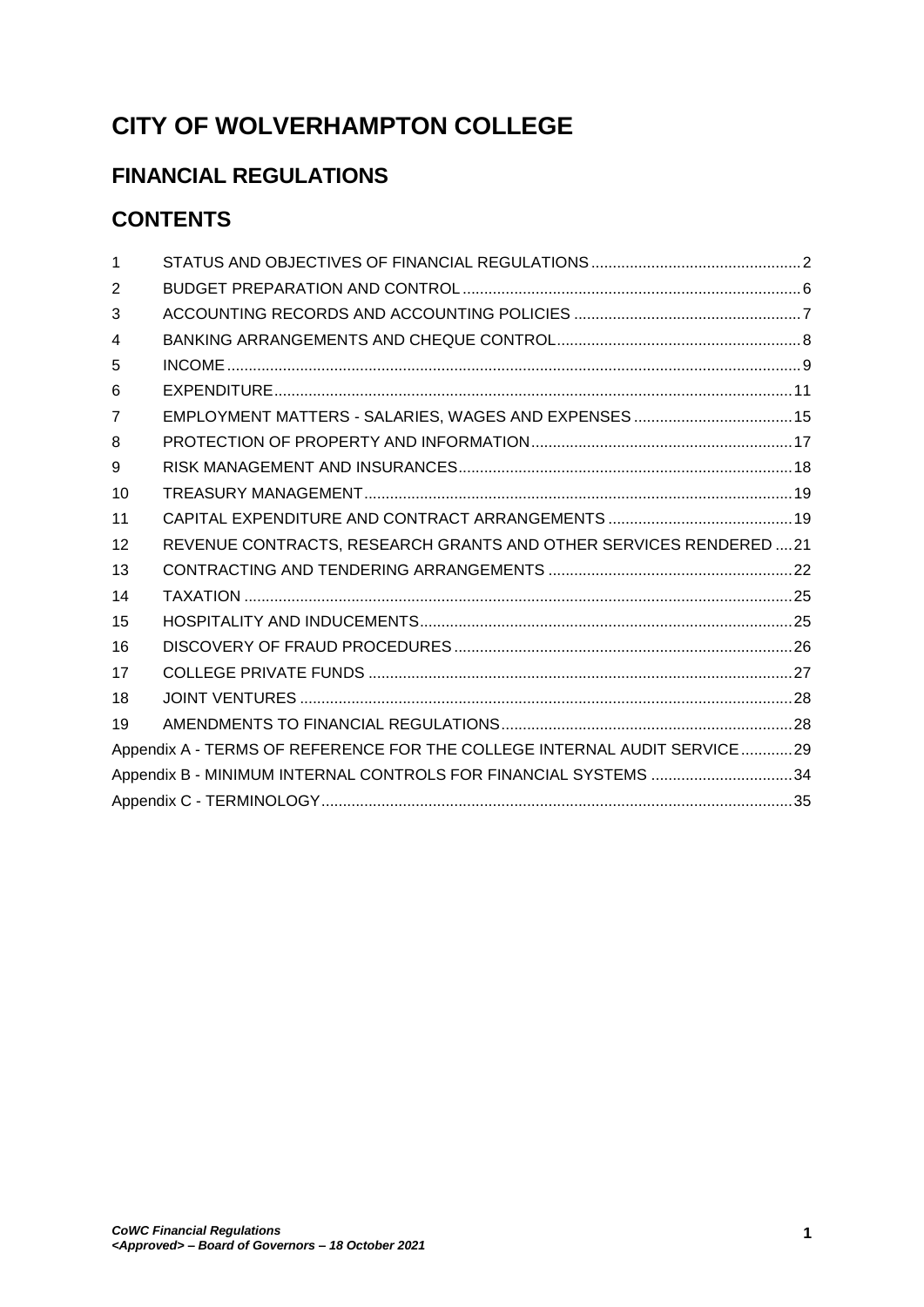# <span id="page-1-0"></span>**1 STATUS AND OBJECTIVES OF FINANCIAL REGULATIONS**

## **General**

- 1.1 City of Wolverhampton College is a further education corporation created under the provisions of the Further and Higher Education Act 1992. The College is an exempt charity for the purposes of the Charities Act 1993, as amended by the Charities Act 2006. Its structure of governance is laid down in the Instrument and Articles of Government. The College is accountable through its Board of Governors for the effectiveness of its management and administration. The College is funded and scrutinised by the Education and Skills Funding Agency (ESFA) which is in turn accountable to the Department for Education.
- 1.2 The financial memorandum between the ESFA and the College sets out the terms and conditions on which grant is made. As part of this process the College must adhere to the Funding Body's audit code of practice, which requires it to have sound systems of financial and management control. The financial regulations of the College form part of this overall system of accountability and are subordinate to the College's Instrument and Articles of Government and to any restrictions contained within the College's financial memorandum and within the Funding Body's audit code of practice.
- 1.3 This document sets out the College's financial regulations. The regulations translate the College's broad objectives and policies relating to financial control into practical guidance. This document was last approved by the Board of Governors on 18 October 2021. It applies to the College and all its subsidiary undertakings.
- 1.4 Compliance with the financial regulations is compulsory for all staff connected with the College. A member of staff who fails to comply with the financial regulations may be subject to disciplinary action under the College's disciplinary procedure. It is the responsibility of budget holders to ensure that their staff are made aware of the existence, content and location of financial regulations.
- 1.5 The Vice Principal Business Success is responsible for maintaining an annual review of financial regulations and for advising the Board of Governors of any additions or changes necessary.

## **Financial Responsibilities**

- 1.6 The Board of Governors is responsible for the governance of the College. Its financial responsibilities are to:
	- ensure the solvency of the College and safeguard the College's assets;
	- ensure the effective and efficient use of resources;
	- ensure that the funds provided by the funding bodies are used in accordance with the terms and conditions specified in the College's financial memorandum with the funding bodies;
	- **EXECT:** ensure that effective financial control systems are in place;
	- ensure that the College complies with the ESFA's post 16 audit code of practice;
	- approve the College's strategic plan and associated financial implications;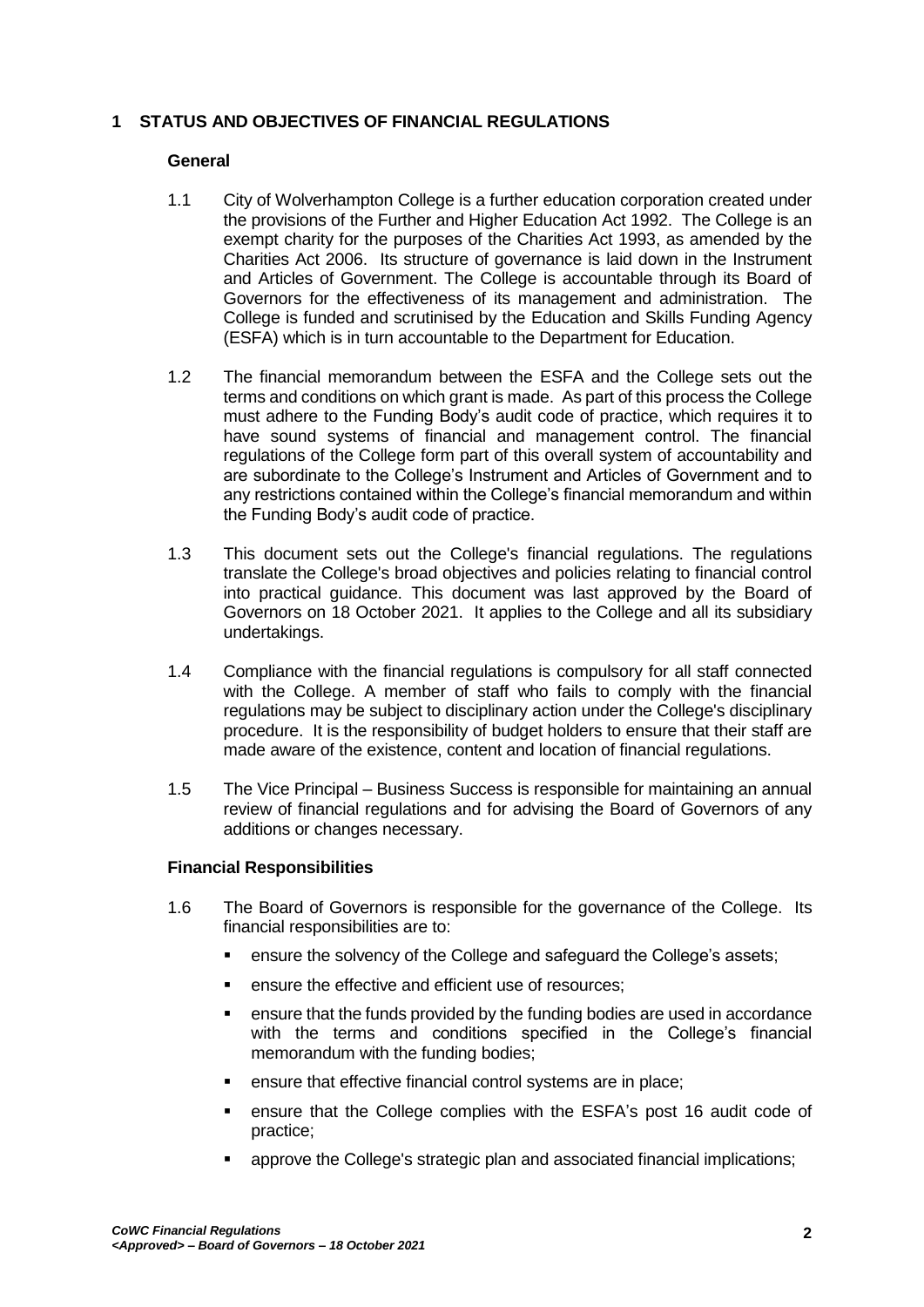approve the annual estimates of income and expenditure and to approve the annual financial statements.

## 1.7 **Committee Structure**

The Board of Governors has ultimate responsibility for all College matters, but delegates certain functions to the Audit, Search & Governance and Remuneration Committees. These committees are accountable to the Board of Governors.

### 1.8 **The Principal**

The Principal is the College's designated accounting officer and is responsible for the College's financial administration. As the designated officer the Principal may be required to justify any of the College's financial matters to the Public Accounts Committee.

### 1.9 **The Vice Principal – Business Success**

Day to day financial administration is controlled by the Vice Principal – Business Success. The Vice Principal – Business Success is responsible to the Principal for:

- **Parthering annual capital and revenue budgets and financial plans;**
- preparing accounts, management information, monitoring and control of expenditure and income against budgets and all financial operations;
- **•** preparing the College's annual accounts and other financial statements and accounts which the College is required to submit to other authorities;
- ensuring that the College maintains satisfactory financial systems;
- providing professional advice on all matters relating to financial policies and procedures;
- being the lead officer in liaising with external auditors and liaising with the Clerk to the Board of Governors which maintains responsibility for internal audit.

The Vice Principal – Business Success is also responsible to the Principal for advising on the financial aspects of College policy and on the financial administration of the College, and for ensuring satisfactory procedures and systems of financial control and management function effectively**.** Where system/process changes are considered then the Vice Principal – Business Success will need to advise on the financial implications of proposals.

#### 1.10 Members of staff of the College

All members of staff have the following responsibilities;

(i) a general responsibility for compliance with these Regulations and for the security of the College's property, for avoiding loss and for due economy in the use of resources;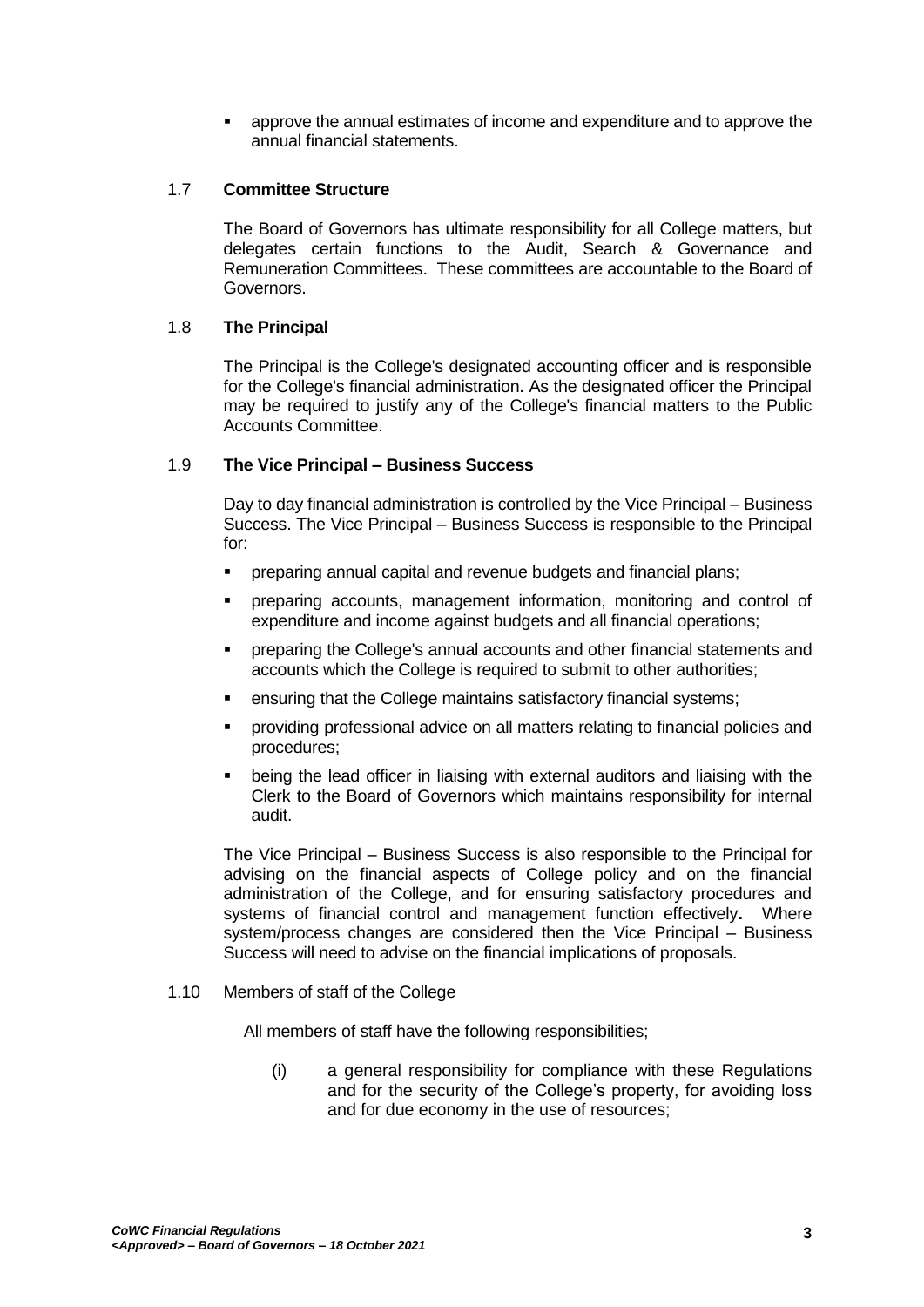- (ii) making available any relevant records or information to the Clerk to the Board of Governors or her authorised representative (including Internal Audit) in connection with the carrying out of their duties of implementation of the College's financial policies and system of financial control;
- (iii) providing the Head of Governance with such financial and other information as they may deem necessary, from time to time, to carry out the requirements of the Corporation;
- (iv) immediately notifying the Head of Governance whenever any matter arises which involves, or is thought to involve, irregularities concerning, inter alia, cash, stores or property of the College. The Head of Governances shall, subject to the provisions of Section 16 take such steps as they consider necessary by way of investigation and report;
- (v) ensuring in the event of an investigation that evidence is retained and available on request.
- (vi) adhering to Sections 13.10 to 13.12 regarding declaration of interests.

# 1.11 **Budget Holders**

To assist the Principal to discharge their responsibilities, the Principal is empowered to designate members of staff as budget holders. Budget holders shall be responsible for the control and monitoring of expenditure and income within budgets allocated to them. Budget holders are responsible to the Principal via the Vice Principal – Business Success for ensuring that the action they take is in accordance with Financial Regulations.

## 1.12 **Audit**

Financial statements auditors and internal auditors shall have authority to:

- access College premises at reasonable times;
- access all assets, records, documents and correspondence relating to any financial and other transactions of the College;
- **•** require and receive such explanations as are necessary concerning any matter under examination;
- require any employee of the College to account for cash, stores, or any other College property under their control.

Whenever any matter arises which involves, or is thought to involve, material irregularities or fraud concerning cash, stores or other property of the College or any other suspected material irregularity in the exercise of the activities of the College, internal audit and the ESFA must be advised either directly or via the Head of Governance

The Vice Principal – Business Success is responsible for drawing up a timetable for final accounts purposes and will advise staff and the financial statements auditors accordingly.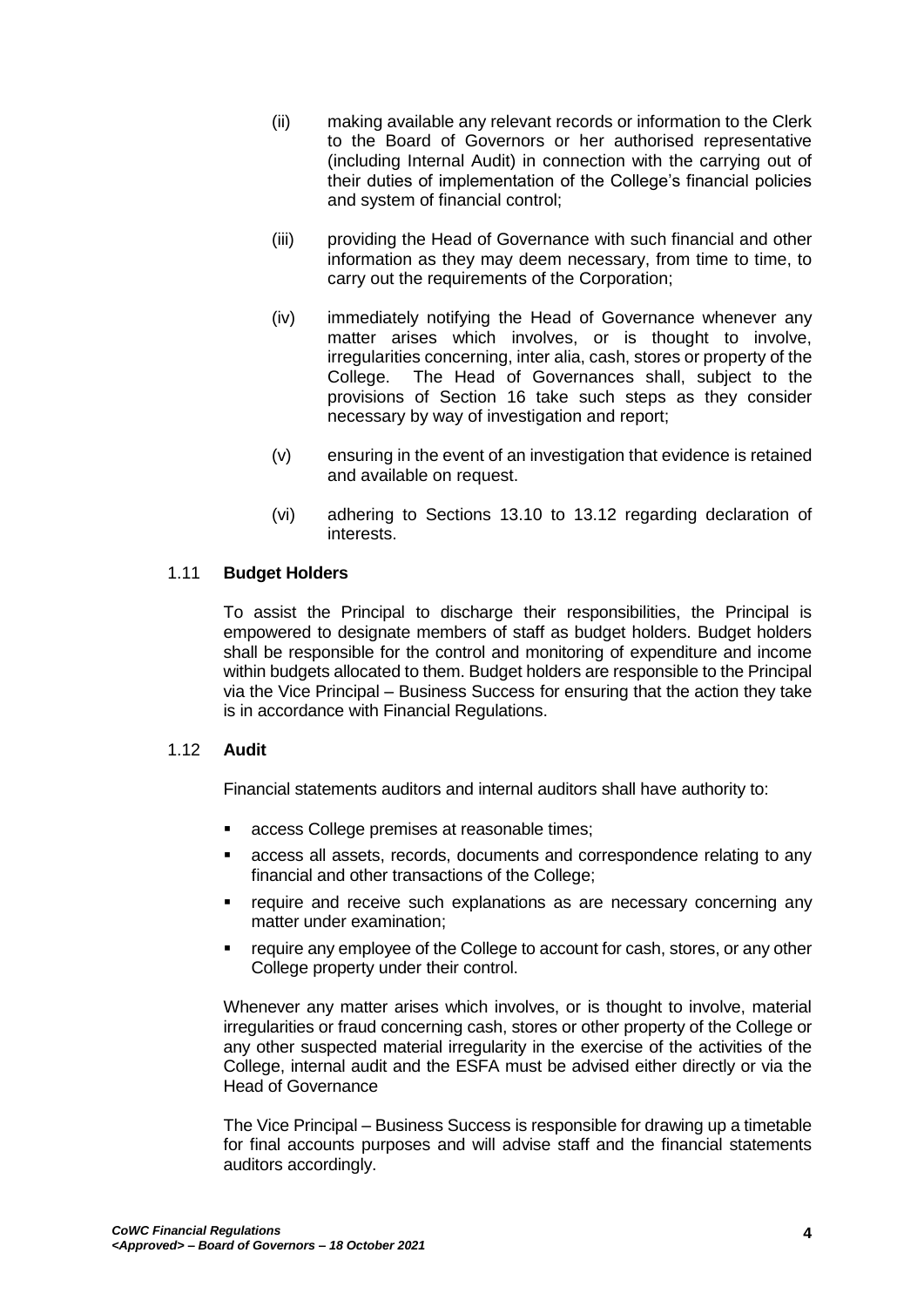The primary role of external audit is to report on the College's financial statements and to carry out such examination of the statements and underlying records and control systems as are necessary to reach their opinion on the statements and to report on the appropriate use of funds. Their duties will be in accordance with advice set out in the ESFA's post 16 audit code of practice and the auditing practices board's auditing standards.

The audit committee must advise the corporation on the adequacy and effectiveness of the corporation's assurance framework. Although no longer mandatory this may include the use of an internal audit function. The main responsibility of internal audit is to provide the Board of Governors, the Principal and senior management with assurances on the adequacy of the internal control system. Any internal audit service remains independent in its planning and operation and has direct access to the Board of Governors, Principal and Chair of Audit Committee. The internal auditor will also comply with the Auditing Practices Board's auditing guidance for internal auditors. Note that the Audit Committee is required under the Audit Code of Practice, to receive and consider the Annual Accounts, prior to their receipt for approval by the Board of Governors.

The College may from time to time be subject to audit or investigation by external bodies such as the Funding Bodies, National Audit Office, European Court of Auditors, HMRC. They have the same rights of access as external and internal auditors.

For any other services provided by either the internal or financial statements auditors, the approval of Governors will be required.

### 1.13 **Student Records**

The College will ensure that Funding Body returns related to student records are provided in the prescribed timescales, this being the responsibility of the Vice Principal – Business Success.

- The Information Services function will be responsible to provide regular, at least monthly, reports, to the College Managers and Governors on key student number and funding data.
- Teaching staff will be responsible for ensuring that all relevant data is provided to the Information Services team to ensure the College computer records reflect the reality of a student's learning experience.
- Prime documentation on student records must be held securely and must be accessible so that a clear audit trail is available to support the computer records.

## 1.14 **IT and Accommodation Strategies**

The College will ensure that IT and Accommodation strategies are in place, being the responsibilities of the Vice Principal – Student Engagement and Vice Principal – Business Success.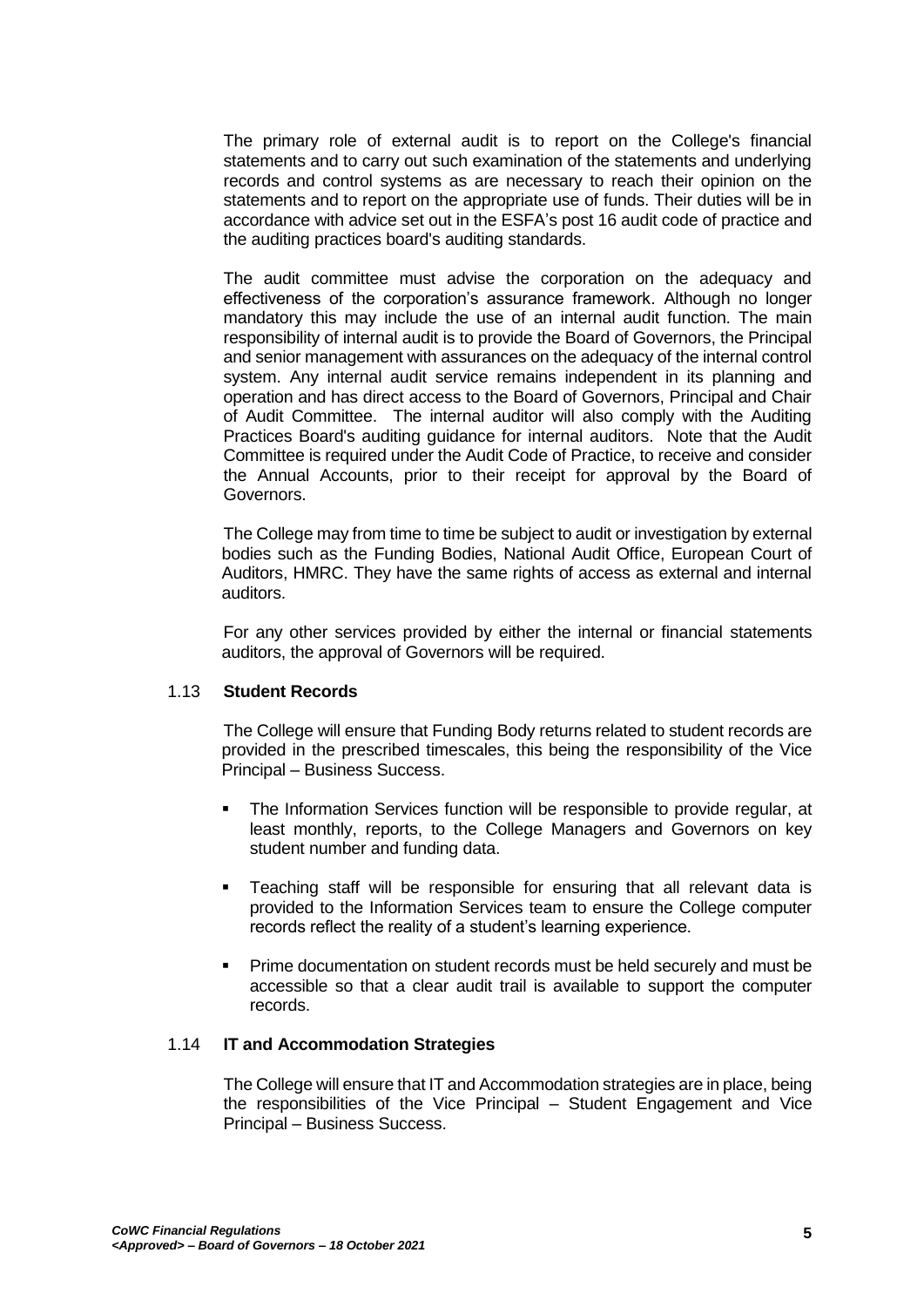## <span id="page-5-0"></span>**2 BUDGET PREPARATION AND CONTROL**

#### **Budget Preparation and Approval**

- 2.1 The Board of Governors shall be responsible for setting the annual budget for the College within the total resources available e.g. from the ESFA, other funding bodies, general income.
- 2.2 The Principal is responsible for the preparation of annual estimates of income and expenditure. The Vice Principal – Business Success is responsible for the methods of allocating resources in the budget setting exercise.
- 2.3 The Vice Principal Business Success is responsible to the Principal for preparing the annual budgets for the College. They shall be presented to Governors for formal approval.
- 2.4 Once the Board of Governors has approved the annual budget, the Principal is authorised to incur expenditure within the approved budget in accordance with the Financial Regulations.
- 2.5 The Vice Principal Business Success must ensure that detailed budgets are prepared in order to support the resource allocation process and that these are communicated to budget holders.
- 2.6 Budget holders have the responsibility for incurring expenditure on behalf of the College and will be notified of their budget by the Vice Principal – Business Success once approved by the Board. A list of all budget holders will be maintained by the Vice Principal – Business Success.
- 2.7 All amendments to the Chart of Accounts and Budget data shall be authorised by the Vice Principal – Business Success or the Head of Finance.

## **Budget Monitoring**

- 2.8 The Principal will be responsible for effective budgetary control within the approved capital and revenue budgets.
- 2.9 The Vice Principal Business Success will be required to submit monthly reports, by the  $20<sup>th</sup>$  working day of the month, to the Executive Management Team (EMT) outlining actual revenue and capital income/expenditure in comparison to estimate, to highlight and explain any significant variances. Reports to Governors will be provided in line with the annually agreed Board reporting framework.
- 2.10 Budget holders will have the following responsibilities;
	- **EXEC** authorising expenditure against budget;
	- monitoring expenditure commitments during the year with reference to the budget for that year;
	- explaining any variations from budget; and
	- **•** reporting as soon as possible to the Vice Principal Business Success if it is foreseen that the budget will be either under or overspent.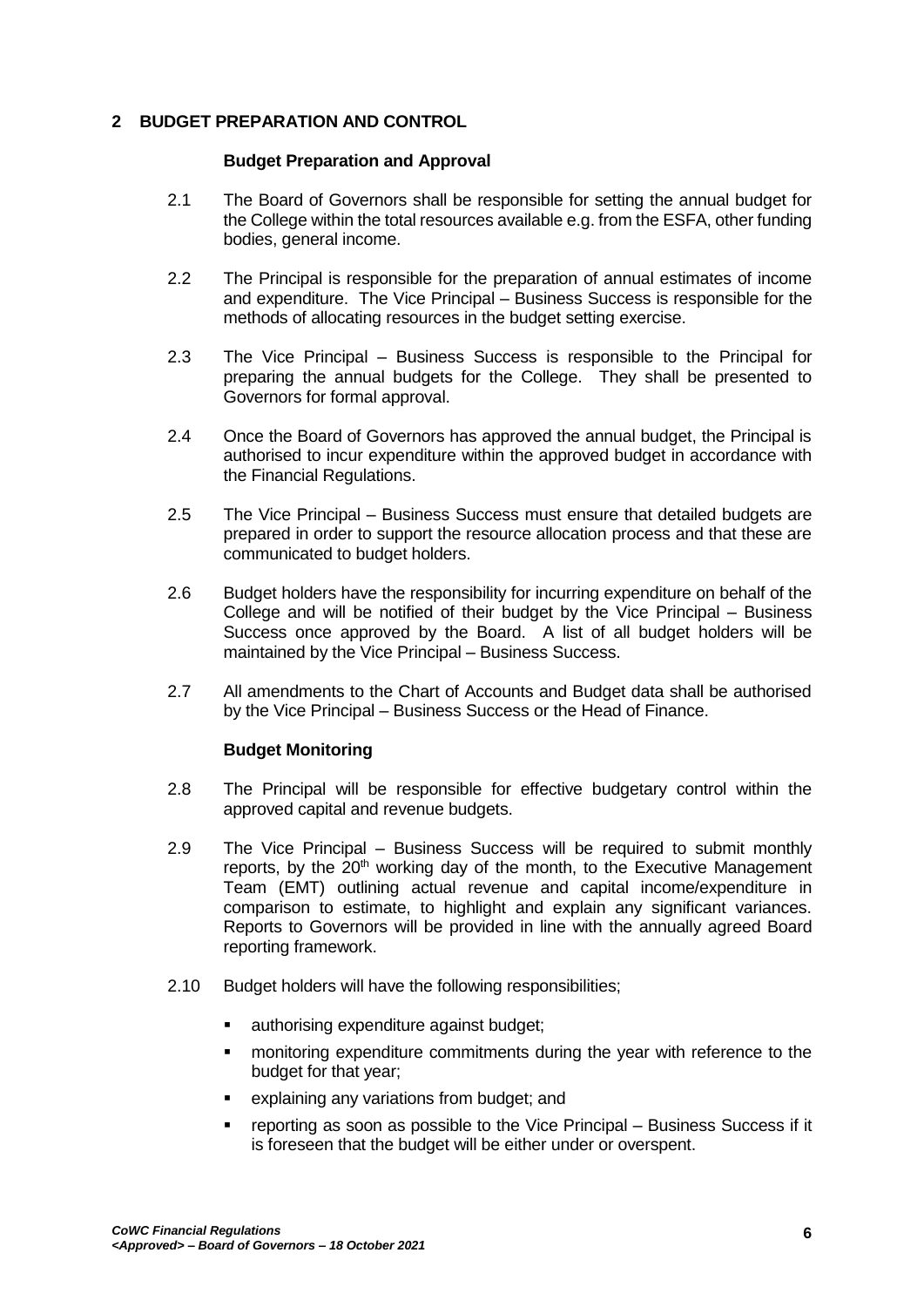2.11 Budget holders will be furnished with financial statements on a monthly basis to assist the budget monitoring process.

## **Virement**

- 2.12 The Vice Principal Business Success has delegated responsibility to exercise virement between main expenditure headings, with the following conditions:
	- i) there shall be no virement between the aggregate of payroll budgets and any other expenditure budgets without the prior authorisation of the Vice Principal – Business Success;
	- iii) virement within budget centres and between expenditure headings not exceeding £5,000 in a financial year, which shall be at the discretion of the budget holder. Virements above this level must be approved by the Vice Principal – Business Success;
	- iv) the action shall not involve the College in additional financial commitments in subsequent years.
- 2.13 The Board of Governors shall not permit virement from ESFA allocated capital funds to recurrent expenditure budgets.

## <span id="page-6-0"></span>**3 ACCOUNTING RECORDS AND ACCOUNTING POLICIES**

- 3.1 The Principal is responsible for ensuring that the College's accounting records are maintained in a form required by the ESFA and the Charity Commissioners (where applicable). The accounts will be prepared in accordance with the guidelines issued by the ESFA and the Charity Commissioners and conform to recommended accounting practice.
- 3.2 The Board of Governors will ensure that audited accounts are forwarded to the ESFA no later than five months after the end of the financial year.
- 3.3 The Vice Principal Business Success will be responsible for the maintenance of proper accounting records including;
	- Cash and petty cash books;
	- Nominal, Purchase and Sales ledgers;
	- Asset Registers:
	- Payroll Records.

The Vice Principal – Business Success is also responsible for ensuring that appropriate internal controls operate in and around financial systems. Appendix B outlines minimum expected internal controls for financial systems.

- 3.4 The accounting records must facilitate:
	- **EXEC** clear identification of moneys paid and received;
	- all sales and purchases of goods and services;
	- acquisition of assets and the creation of liabilities;
	- appropriate analysis and management control reports;
	- a clear audit trail between accounts, records and basic prime documents.
- 3.5 The accounting records must ensure that all financial transactions, including any provisions, are recorded and that no transactions appear in the accounts unless they have occurred.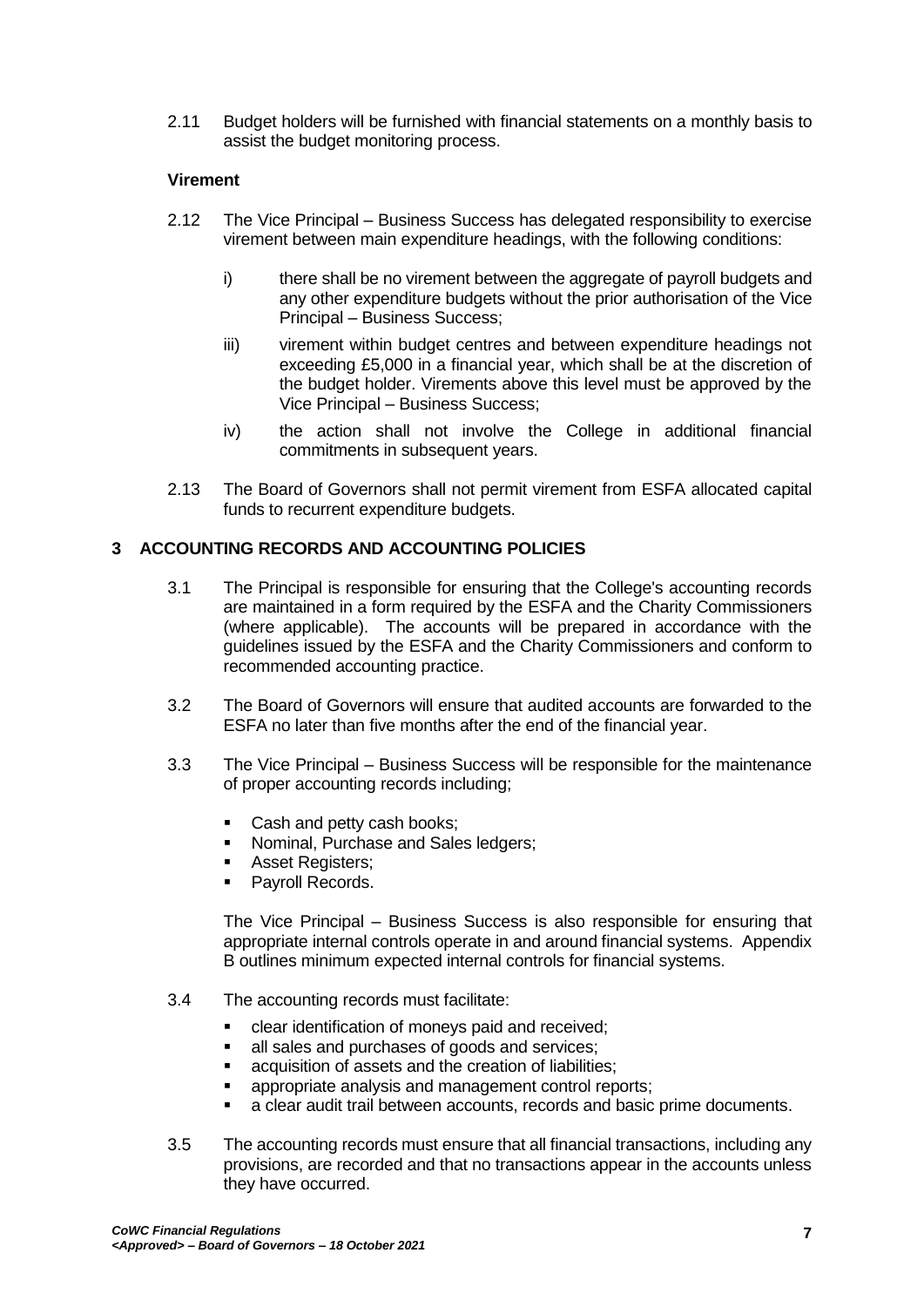- 3.6 The Vice Principal Business Success is responsible for the retention of financial documents. These should be in a form acceptable to the relevant authorities. The College is required by law to retain Prime Documents for *7* years. These include official orders, paid invoices, accounts raised, bank statements, copies of receipts, paid cheques, part time lecturer contracts, and complete paper record, **or** electronic where system is HMRC compliant, transactions for each year from the computerised accounting system.
- 3.7 The Vice Principal Business Success is responsible for the safekeeping of official and legal documents relating to the College. Signed copies of deeds, leases, agreements and contracts must, therefore, be forwarded to the Vice Principal – Business Success. All such documents shall be held in an appropriately secure, fireproof location and copies held at a separate location. Where a deed or document requires the College's seal, it must be sealed by the Head of Governance in the presence of two members of the Board of Governors: the Chair (or some other member authorised by the Board of Governors) and another member of the Board. The use of the College's seal should be reported to the Board of Governors.
- 3.8 The financial and management accounting records will be maintained by the designated staff of the Vice Principal – Business Success. The Finance staff will ensure that the accounting entries are recorded accurately and promptly.
- 3.9 The Head of Finance will be responsible to the Vice Principal Business Success for regular bank reconciliation and for the control of cash flow.
- 3.10 The Vice Principal Business Success will prepare, as required, statutory accounts, grant claims and other returns as appropriate.
- 3.11 The management accounting records will assist in the preparation of budgets business plans, strategic plans, cash forecasts, expenditure forecasts and outturn reports.
- 3.12 The Consolidated Financial Statements are prepared on the historical cost basis of accounting and in accordance with applicable accounting standards. The Consolidated Financial Statements incorporate the College and any subsidiary undertakings for the Financial Year.
- 3.13 The accounts are prepared for the Financial Year ending 31 July in the format required by the ESFA and in accordance with the provisions of the Companies Act 2006.

## <span id="page-7-0"></span>**4 BANKING ARRANGEMENTS AND CHEQUE CONTROL**

- 4.1 The Board of Governors will have responsibility for all College banking arrangements. The provision of banking services should be subject to competitive tendering every three to five years to ensure that the College obtains value for money.
- 4.2 The Vice Principal Business Success will be responsible for the opening and closing of all bank accounts. All bank accounts will be in the name of the College or one of its subsidiary undertakings.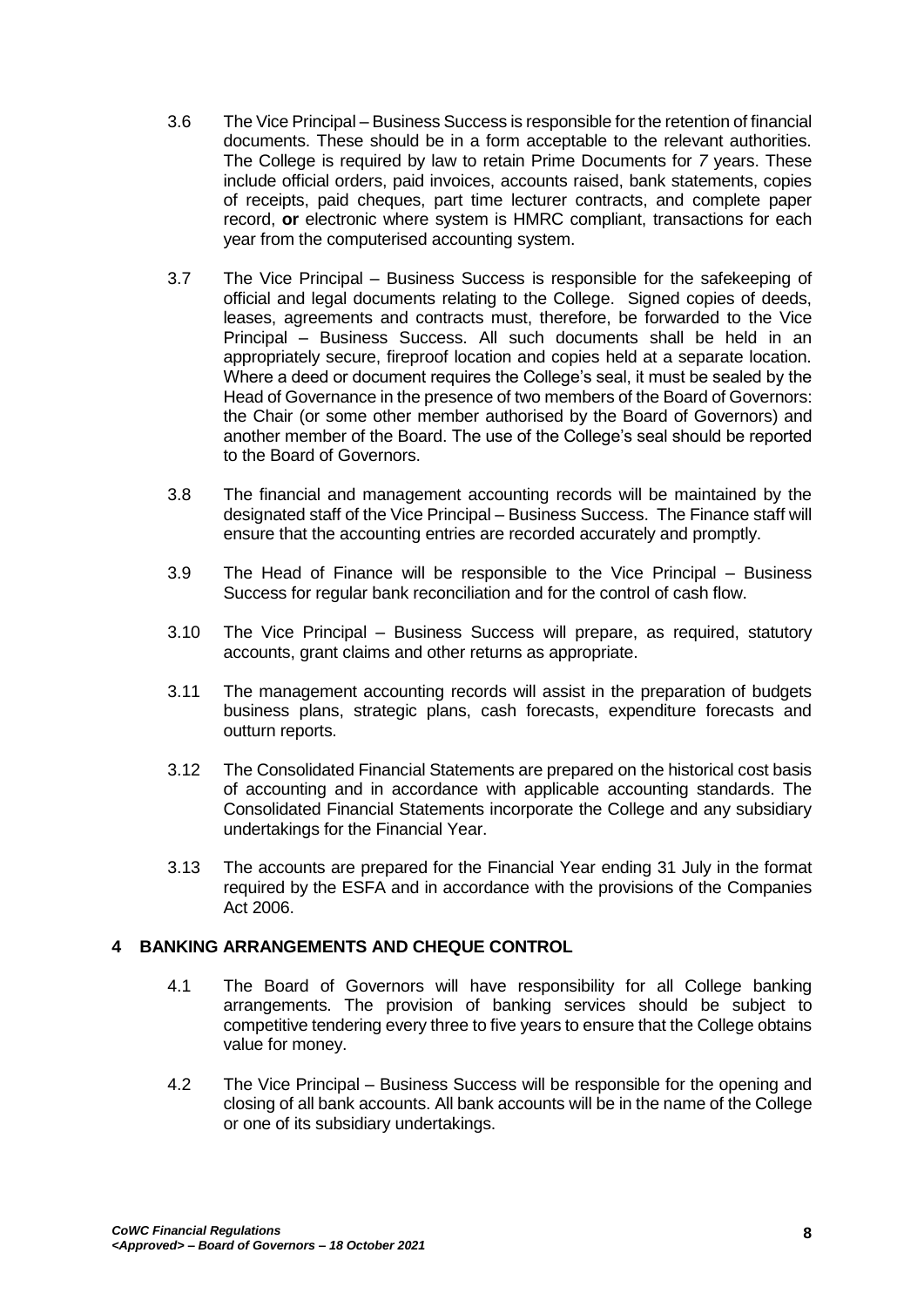- 4.3 The Vice Principal Business Success and the Head of Finance shall be responsible for the daily management of the College's bank balances. The Vice Principal – Business Success shall be responsible for all transfers between the College's bank accounts.
- 4.4 The College has two signing panels.
	- Cheques up to £5,000 either the Head of Finance, or the Vice Principal Business Success.
	- Cheques over £5,000
		- First signature either Head of Finance, Vice Principal Business Success.
		- Second signature either Principal, Vice Principal Student Success, Vice Principal – Student Engagement.
- 4.5 The authorised signatories for the College Account are the:
	- **•** Principal
	- **Vice Principal Business Success**
	- Vice Principal Student Success
	- Vice Principal Student Engagement
	- Head of Finance.

Any changes in authorised signatories on the College Account shall be approved by the Board of Governors. Specimen signatures shall be provided to the College's Bankers on a standard bank mandate form and this will be updated in the event of a change of signatory.

Access to BACS transmission facilities will be appropriately restricted by the Vice Principal – Business Success and all transmissions must be undertaken by two members of Finance staff. If not an authorised bank signatory, the member of Finance staff acts in the capacity of a delegated authority.

- 4.6 The Vice Principal Business Success will maintain a record of all cheques ordered, make arrangements for their safe custody and for the recording of all cheques cancelled or spoilt.
- 4.7 The Vice Principal Business Success is responsible for ensuring that all bank accounts are subject to regular reconciliation and that large or unusual items are investigated as appropriate.

# <span id="page-8-0"></span>**5 INCOME**

## **General**

- 5.1 The Vice Principal Business Success is responsible for ensuring that appropriate procedures exist to facilitate the receipt of all income to which the College is entitled and for the security and prompt banking of all monies received. All monies received on behalf of the College must be banked at least once a week into the College bank account.
- 5.2 Personal cheques must not be cashed from College monies.
- 5.3 Cash income must not be used to settle creditors' accounts.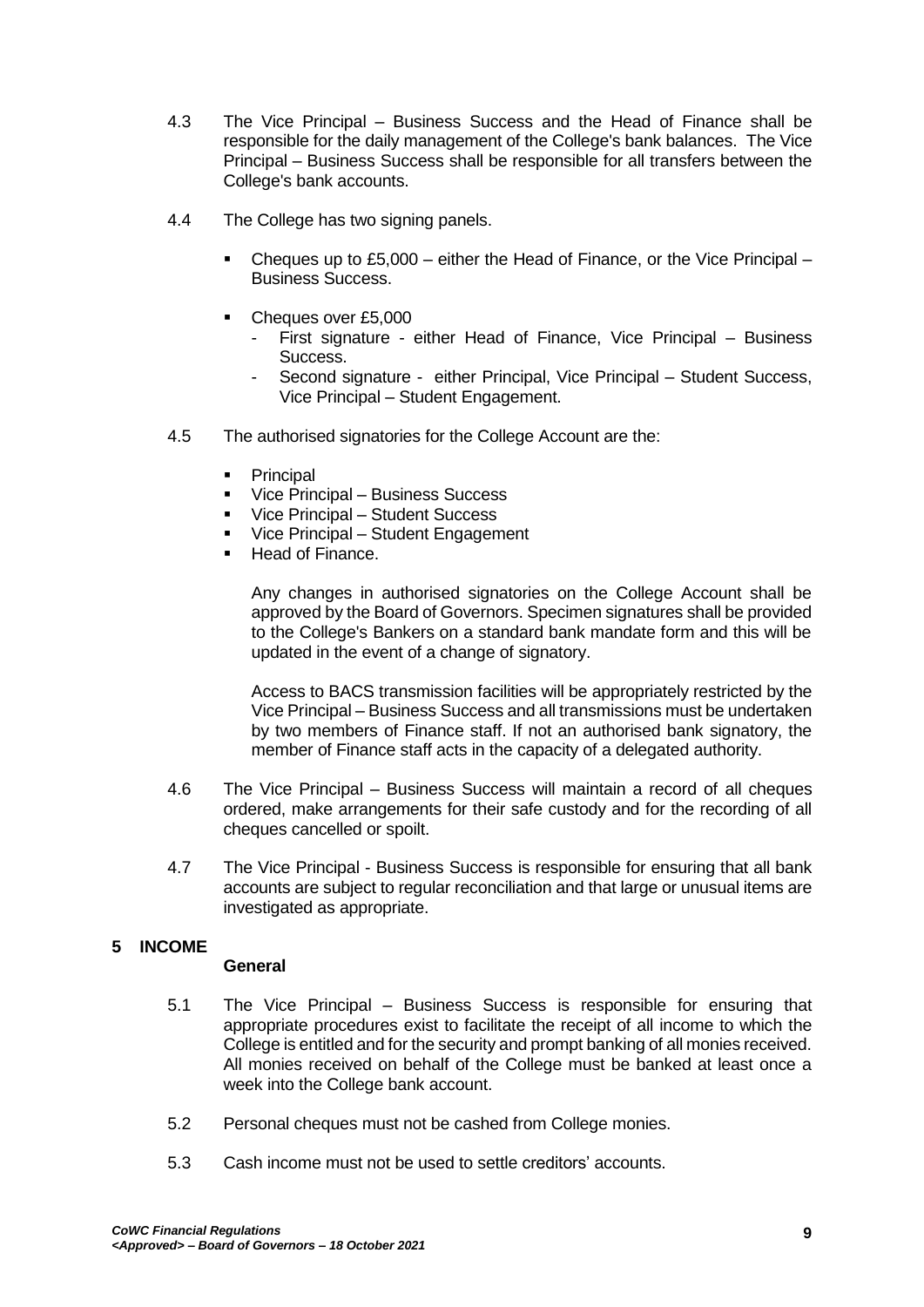## **Invoicing**

- 5.4 Each Budget holder responsible for generating Sales Ledger income must ensure that an invoice is raised promptly.
- 5.5 The Vice Principal Business Success shall be responsible for the safe control and issue of all invoices.
- 5.6 All requests of payment for goods or services provided by the College should be made on an official College invoice in a form agreed by the Vice Principal – Business Success. Unless the Vice Principal – Business Success approves otherwise, credit terms of 30 days from the invoice date shall be available to all debtors. All invoices and credit notes will be properly authorised by either the Vice Principal – Business Success or the Head of Finance.
- 5.7 The approval of the Vice Principal Business Success must be sought for any departure from the College's invoicing system.

## **Collection of Debts**

- 5.8 The Vice Principal Business Success should ensure that:
	- Debtor invoices are raised promptly on official invoices, in respect of all income due to the College;
	- Invoices are prepared with care, recorded in a ledger, show the correct amount due and are credited to the appropriate income account;
	- Any credits granted are valid, properly authorised and completely recorded;
	- VAT is correctly charged where appropriate, and accounted for;
	- Monies received are posted to the correct debtors account;
	- Swift and effective action is taken in collecting overdue debts, in accordance with the protocols noted in the financial procedures;
	- Outstanding debts are monitored and reports prepared for management.
- 5.9 Only the Vice Principal Business Success can implement credit arrangements and indicate the periods in which different types of invoices can be paid.

Requests to write off debts in excess of £3,000 must be referred in writing to the Vice Principal – Business Success for submission to the Board of Governors for consideration. Debts below this level can be written off with the approval of the Vice Principal – Business Success.

#### **Student Fees**

5.10 The procedure for collecting tuition fees and residence fees must be approved by the Vice Principal – Business Success. They are responsible for ensuring that all student fees due to the institution are received.

It is at the discretion of the Principal, in instances where a student has not paid for fees or any other item owing to the College, whether the student receives the certificate for the qualification awarded by the College, until all outstanding debts have been cleared.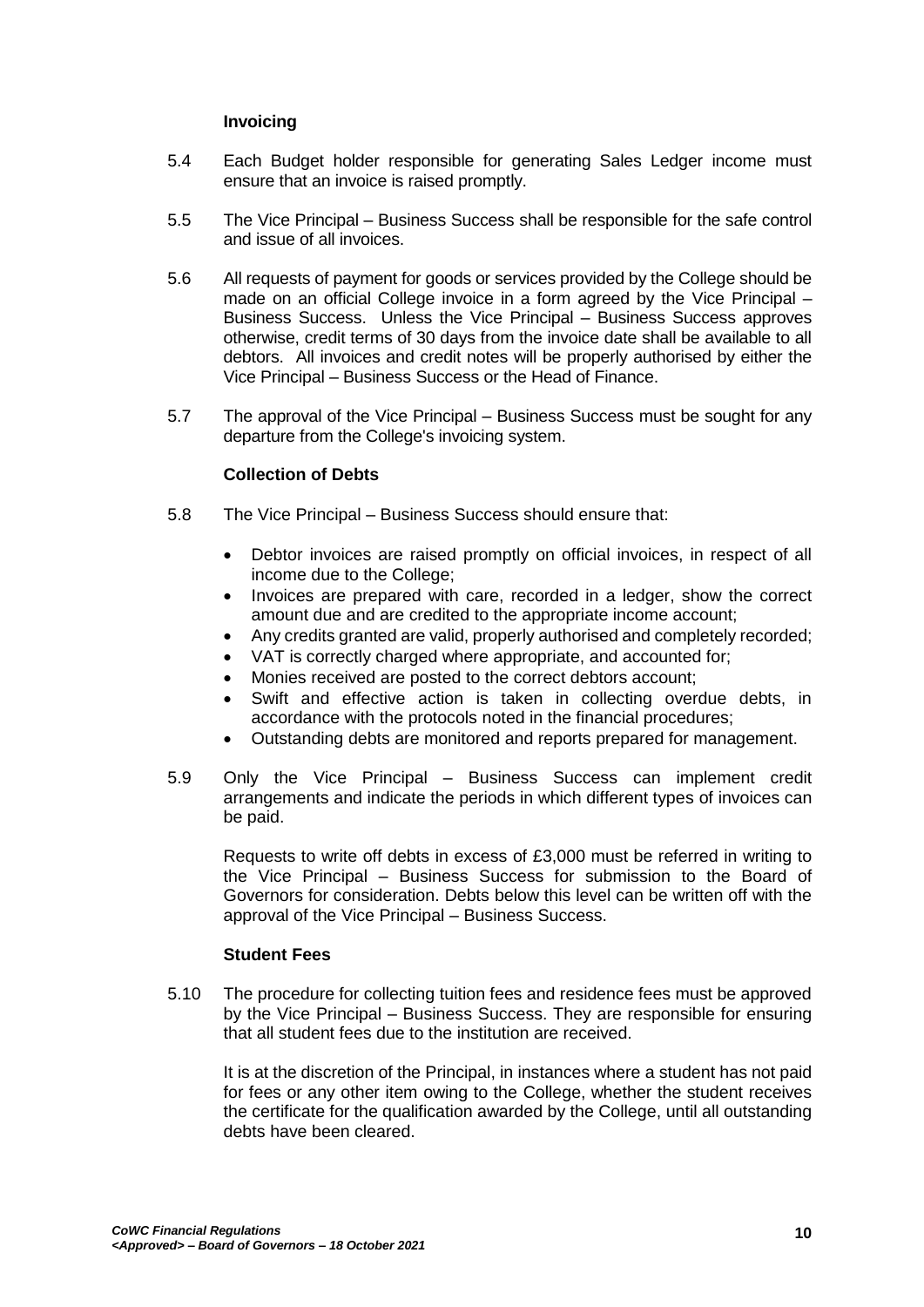Likewise, it is at the discretion of the Principal whether such students shall be prevented from re-enrolling at the College and from using any of the College's facilities unless appropriate arrangements have been made to clear the amount owed.

Tuition and other fees should be paid directly to the cashiers who are part of the Finance Department, whenever practicable. When cashiers are unavailable, Student Services staff should collect the fee and deposit them in the night safe. Teaching staff should not handle payments from students.

It is the responsibility of the Board of Governors to agree the policy within which the tuition and other fees are determined by the Principal. Within this framework, the Principal has discretion to vary fee charges in response to market conditions and to introduce promotional or other incentives designed to increase recruitment or to improve achievement rates.

#### **Miscellaneous Cash Income**

- 5.11 With the exception of educational visits income, all miscellaneous cash income should be received by Finance Department staff. Such income will be recorded on official receipting sheets and official College receipts will be given to the customer. The responsible officer must ensure that the cash is held securely in a manner consistent with the College's insurance policy.
- 5.12 Educational visits income will be paid by students to the lecturer who will issue a receipt to each student for the cash received. The lecturer will in turn pay the money to the cashiers who will give a total receipt for the income to the lecturer. The Finance Department will maintain income and expenditure accounts for each trip or visit to ensure financial viability in each case.

#### **Review of Charges**

- 5.13 The Vice Principal Business Success will undertake, at least annually, a review of charges and fees; and report thereon to the EMT for approval.
- 5.14 Facilities exist for the payment of fees by Direct Debit.

## <span id="page-10-0"></span>**6 EXPENDITURE**

6.1 The Principal is responsible for all payments made by or on behalf of the College. The Principal shall approve all payment procedures. Guidance on procurement decisions and actions which support the Financial Regulations are provided by the Procurement and Value for Money (VFM) Policies.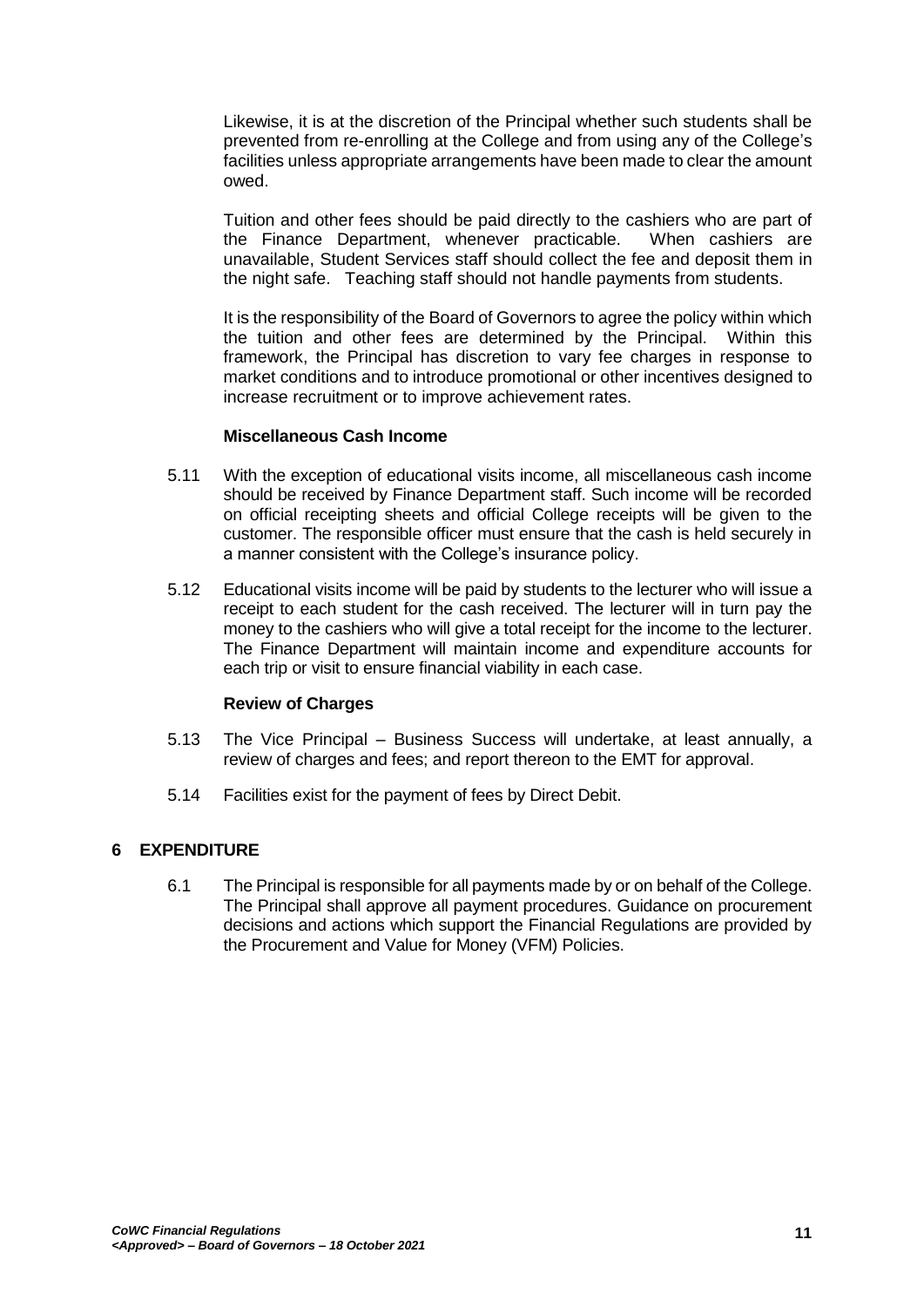#### **Orders for Goods and Services**

6.2 Official College orders must be used in advance for the purchase of all goods or services, except utilities such as electricity, gas etc., periodic payments such as rent and rates, payments made by standing order or direct debit, claims for travel and subsistence and petty cash purchases, or where approved/controlled purchase cards are used.

Only in emergency situations can goods or services be ordered without the use of an official college purchase order, and only then with the written agreement of the Principal or Vice Principal – Business Success.

Information technology equipment and software purchases or leases must always be made through the Information Technology department who will ensure value for money, compliance with financial regulations, and compatibility with College systems. No other budget holders have authority to order or procure information technology equipment without the IT Manager's authorisation.

Fixtures and fittings, as well as decorative and refurbishment works must always be made through the Estates department who will ensure value for money and compliance with financial regulations. No other budget holders have authority to order or procure such equipment or works without the Estate Manager's authorisation.

Where expenditure is incurred in respect of temporary staff through employment agencies, this must only be on explicit authority of the Vice Principal – Student Engagement. The use of such employees must not exceed the period of this authority. Purchase orders must be fully completed prior to commencement of any work. Timesheets used as the basis for invoices must only be completed by an authorised member of the Human Resources function, independent of the line management of the temporary employee on confirmation of the work completed and within the approval given.

- 6.3 Budget holders have the authority to authorise requisitions, but may only authorise requisitions for items that are chargeable to their budget. The Head of Finance shall maintain a register of authorised signatories for requisitioning purposes. Any changes to the authorities to sign must be notified to the Head of Finance immediately.
- 6.4 Orders shall not be placed by authorised officers unless:
	- i) the costs are covered by the budget;
	- ii) the appropriate selection, contract and tender requirements have been complied with.
- 6.5 Budget holders in requisitioning orders shall pay due regard to economy and efficiency when making arrangements for the purchase of supplies, goods, equipment and services.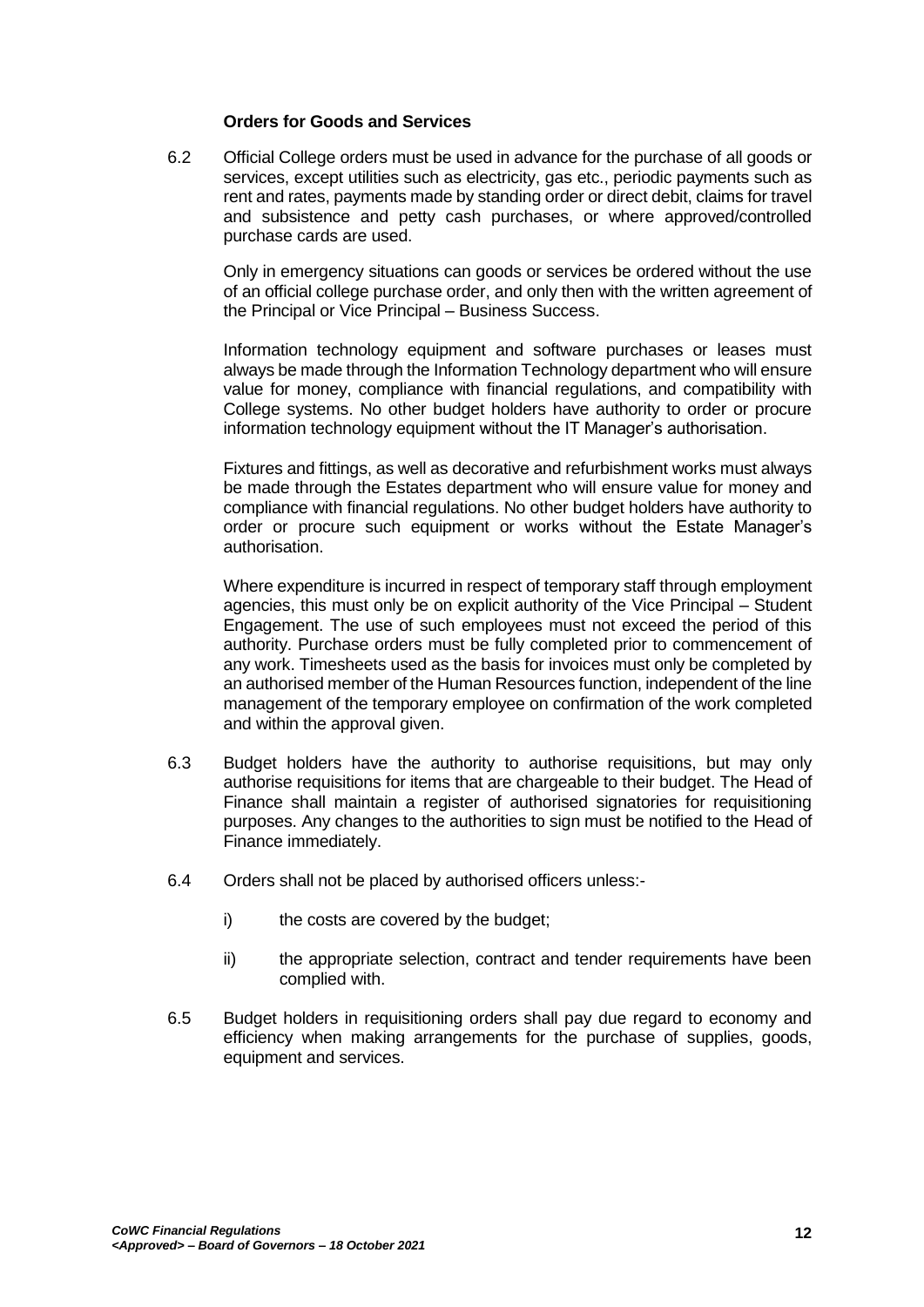6.6 All orders require budget holder and procurement authorisation. In addition, orders between £1,000 and £10,000 must be signed by the Vice Principal – Business Success, Vice Principal – Student Success or the Principal. The Principal and Vice Principal – Business Success must sign all orders between £10,000 and £50,000 in value. Orders in excess of this value must be approved by the Board of Governors or in exceptional circumstances by the Chair of the Board of Governors in accordance with the approved Board of Governors Standing Orders.

These thresholds are inclusive of VAT.

- 6.7 Orders shall contain clear information as to the nature, volume, unit price, discounts claimed and total cost of the goods, works or services required. Orders must also refer to any contract or quotation, setting out the agreed terms and conditions.
- 6.8 The Vice Principal Business Success shall be responsible for the regulation of the requisitioning and ordering system.
- 6.9 Personal or private use must not be made of the College ordering system nor of College contracts.

### **Receipt of Goods and Services**

- 6.10 Goods received must be checked at the point of receipt to the satisfaction of the budget holder, or a designated Officer, against the details contained on the delivery/goods received note and purchase order. Obvious defects and quantity variations shall be noted on the delivery note by the budget holder or a designated Officer and advised to the carriers and suppliers, copied to Finance.
- 6.11 A schedule of periodic payments such as electricity, gas, telephones, rent and rates will be maintained by the Head of Finance.

## **Expenditure Authorisation and Payment of Invoices**

- 6.12 All expenditure due from the College and chargeable against the College's budget shall be made by the Vice Principal – Business Success.
- 6.13 Payments will be made by cheque or BACS on the College's main bank account; or by an accredited College Procurement Card.
- 6.14 Access to BACS transmission facilities will be appropriately restricted by the Vice Principal – Business Success and all transmissions must be undertaken by two members of Finance staff. BACS transmission limits will be set by the Head of Finance for the aggregate value of each payments run and for individual payments. These limits will be communicated to the Bank for enforcement.
- 6.15 The Head of Finance is responsible for the prepayment examination and posting of invoices to the College account.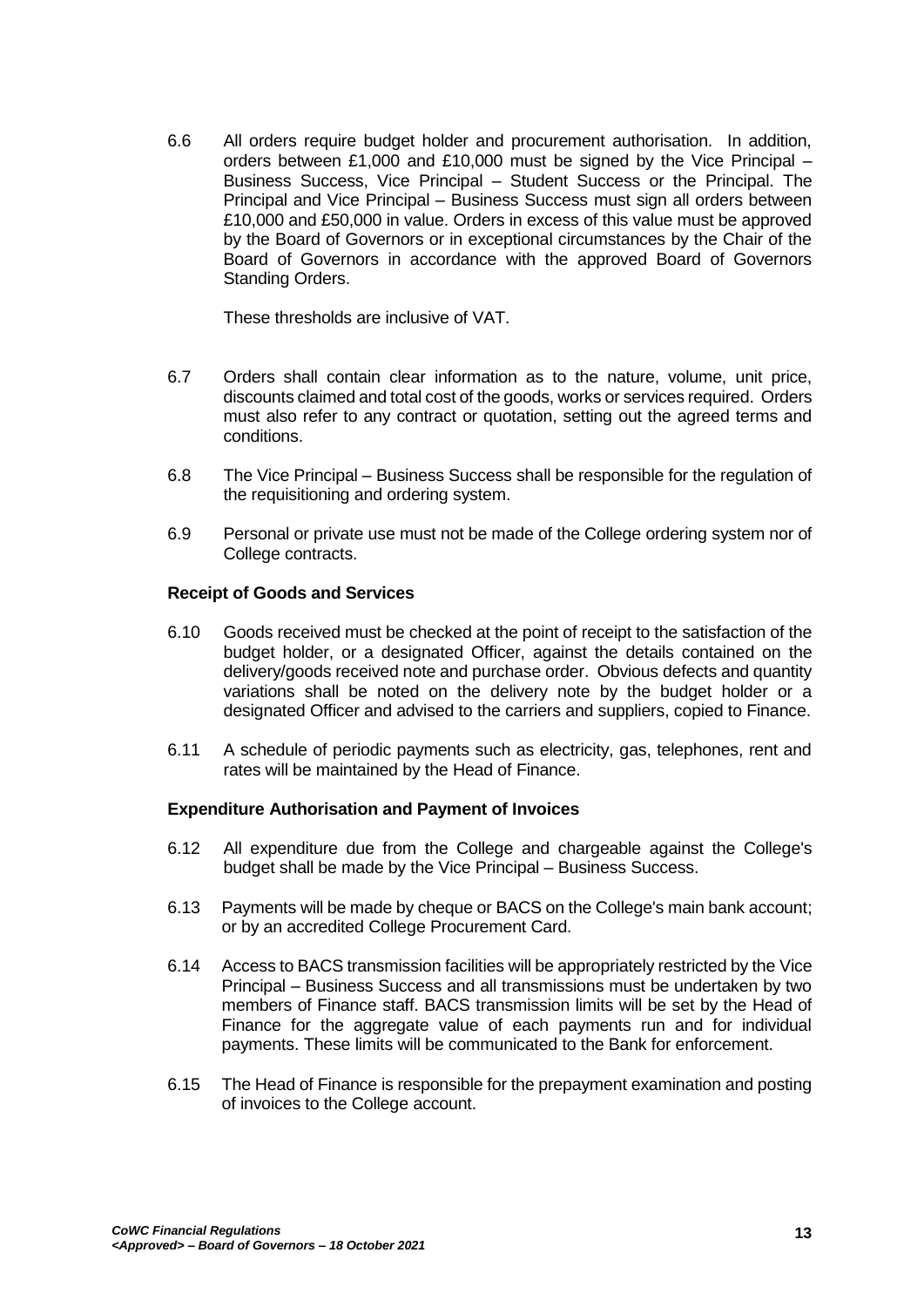- 6.16 Invoices will be received by the Finance Department who will register the invoice and then match the details to the goods received note or delivery note passed to Finance by the budget holder*,* if applicable. The Vice Principal – Business Success shall be responsible for maintaining a record of budget holders and the scope of their authority to incur expenditure.
- 6.17 Payments will only be made by the Head of Finance against invoices which have been certified for payment by the appropriate budget holder. Certification of an invoice will ensure that:
	- i) the goods, services or work covered by the invoice or account have been received, carried out, examined and approved;
	- ii) the price is in accordance with the relevant quotation, tender or contract;
	- iii) the prices, trade discounts, other allowances, credits and tax calculations are correct;
	- iv) the invoice is legally payable by the College and not by some other authority or person;
	- v) the invoice has not been previously paid;
	- vi) the invoice is a properly detailed account (not a periodic statement of account) and is in the correct form for VAT purposes;
	- vii) that the quality matches specification and/or is satisfactory;
	- viii) the expenditure was necessary, has been properly authorised and is within the sum available in the budget against which it has been allocated;
	- ix) an authorised purchase requisition note has been received and official order subsequently issued in accordance with the ordering of goods and services procedures and details agree to the invoice;
	- x) a signed delivery note/goods received note has been received from the budget holder or their nominee if applicable; and
	- xi) where appropriate the asset register and relevant inventory record is updated.
- 6.18 Claims by members of staff shall be certified by the appropriate budget holder (or the appropriate line manager where the member of staff is the budget holder). The certification shall be taken to mean that the expense was authorised, the expenses properly and necessarily incurred and that the allowances are properly payable by the College. Claims should be submitted to the Finance department on a monthly basis.
- 6.19 Supplier invoices will be paid on a fortnightly basis, except where cash flow requirements may dictate otherwise.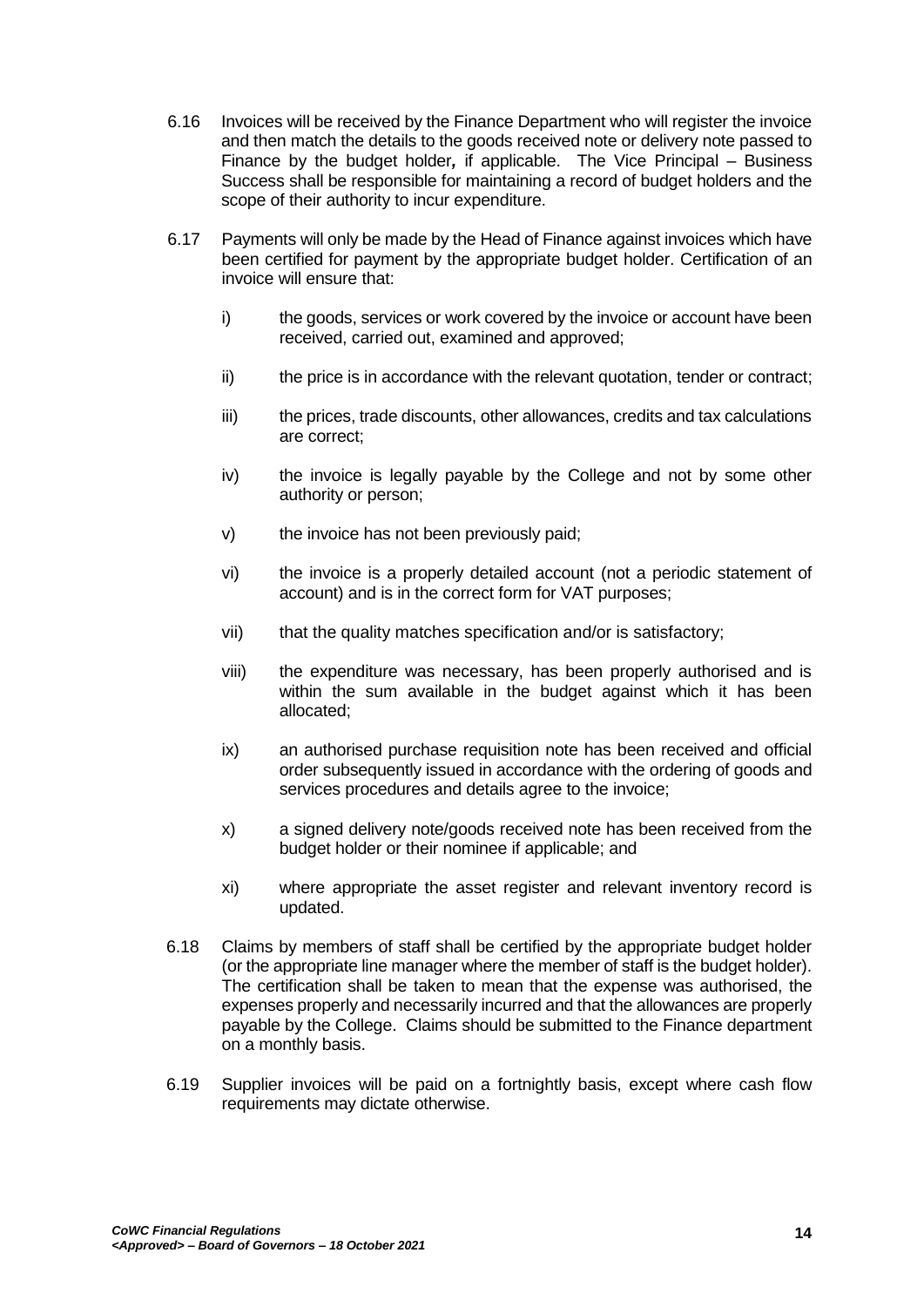## **Petty Cash**

- 6.20 The Head of Finance will be responsible for the control of the College petty cash float and for providing such advances as considered appropriate for staff of the College that may need them for the purpose of defraying petty cash. Apart from main enrolment periods, only one petty cash float per main site will be in operation.
- 6.21 Payments from petty cash shall be limited to minor items of expenditure, not exceeding £20 and to such other items as the Vice Principal – Business Success may approve. All items are to be supported by a petty cash voucher and also a receipt where applicable. For payments related to the Learner Support Fund, the cap on such payments is £50.
- 6.22 Petty cash balances will be reconciled at the end of each month with the ledger balances.
- 6.23 The Head of Finance will carry out 'spot checks' of petty cash floats advanced to individual members of staff at least biannually and the main petty cash float at least monthly.
- 6.24 No payments shall be made from petty cash for payroll items or other items which may legitimately be paid through the normal payments routine. The petty cash system should not be used for the payment of travel and subsistence expenditure or expenses claim.
- 6.25 No income received on behalf of the College should be paid into petty cash.
- 6.26 The Head of Finance shall ensure that where a member of staff holding a petty cash advance leaves the employment of the College, the petty cash is either handed to their successor or back to the Head of Finance.
- 6.27 Petty cash float holders are responsible for the physical security of monies held and for maintaining adequate records of petty cash transactions. In the event of another officer acting as float holder (e.g. due to annual leave) a handover form must be completed recording the imprest level, the value of petty cash vouchers, and the value of monies held at the time of handover. The form must be signed and dated by both officers.

## <span id="page-14-0"></span>**7 EMPLOYMENT MATTERS - SALARIES, WAGES AND EXPENSES**

- 7.1 The salary of the senior post holders and the Head of Governance shall be determined by the Board of Governors on the advice of the Remuneration Committee.
- 7.2 The Principal is responsible for the payment of salaries and wages to all staff and shall only appoint those permanent staff where financial provision has been made within the approved College budget. Appointments will be to the salary scales approved by the Board of Governors and in accordance with appropriate conditions of service. The Principal has the discretion to appoint to spot salaries, within the approved salary scales, in order to secure highly performing individuals and in response to market conditions.
- 7.3 The Principal may also appoint temporary staff, where budgetary provision is available to meet the cost, only on a fixed term contract basis.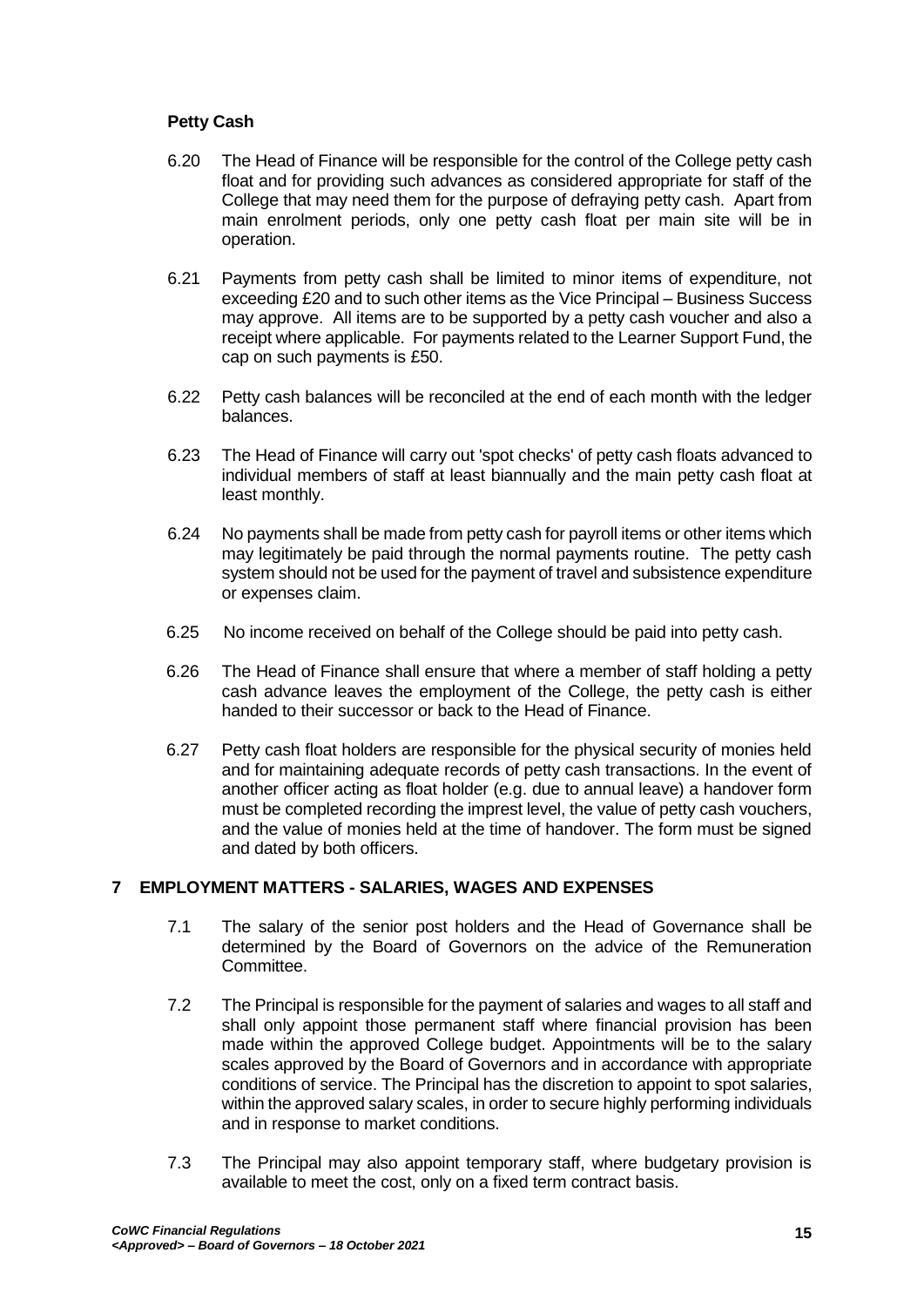- 7.4 Unless otherwise stated in a member of staff's contract:
	- outside consultancies or other paid work may not be accepted without the consent of the Principal
	- applications for permission to undertake work as a purely private activity must be fully detailed and submitted to the Principal for consideration.
- 7.5 The Board of Governors is responsible for undertaking the role of employer in relation to appropriate pension arrangements for employees. The Vice Principal – Business Success is responsible for day to day superannuation matters including payment of contributions to authorised schemes, and preparing returns.
- 7.6 The Vice Principal Student Engagement shall be responsible for the design and maintenance of all personnel records and for the provision of relevant information to enable all salaries, wages, pensions and other emoluments to be paid. Typically, the information held will include the following:
	- Details of appointments, leavers, transfers, secondments, suspensions and dismissals;
	- Changes in wages, salaries and other payments to staff (except those arising from normal increments, pay awards and agreements of general application), and changes in hours of work and/or duties which affect rates of pay;
	- Absences from duty (other than normal annual leave); information for the maintenance of records of service for superannuation, income tax, national insurance, or other similar purposes;
- 7.7 The Vice Principal Student Engagement is responsible for ensuring that appropriate records relating to payroll including those of a statutory nature are maintained by the College. All payments must comply with HMRC regulations.
- 7.8 All personnel and pay records shall be in a format agreed by the Vice Principal – Student Engagement and shall only be certified by such officers as authorised by the Principal or nominee, a record of which shall be maintained by the Vice Principal – Business Success, with specimen signatures. Payroll records must be retained for at least seven years to satisfy HMRC requirements.
- 7.9 Claims for expenses incurred by Governors and College staff in carrying out official duties, shall be paid at rates approved by the Board of Governors where actual costs are reimbursed up to a maximum level as defined by the approved framework. The approved framework is subject to regular review. All expense claims must be submitted on an official College expenses claim form, supported by vouchers. All overseas journeys must be approved by the Principal, prior to the journey being undertaken. A record must be maintained of all overseas journeys undertaken by EMT and Governors for inclusion in the Annual Accounts where necessary.
- 7.10 Expenses claim forms shall be signed by the claiming officer and authorised by the budget holder. Where the claiming officer is the budget holder, the claim form must be authorised by the relevant Line Manager. The Principal's expense claims are to be approved by the Chair of the Board of Governors.A summary of EMT expenses will be reported to the Board of Governors on an annual basis.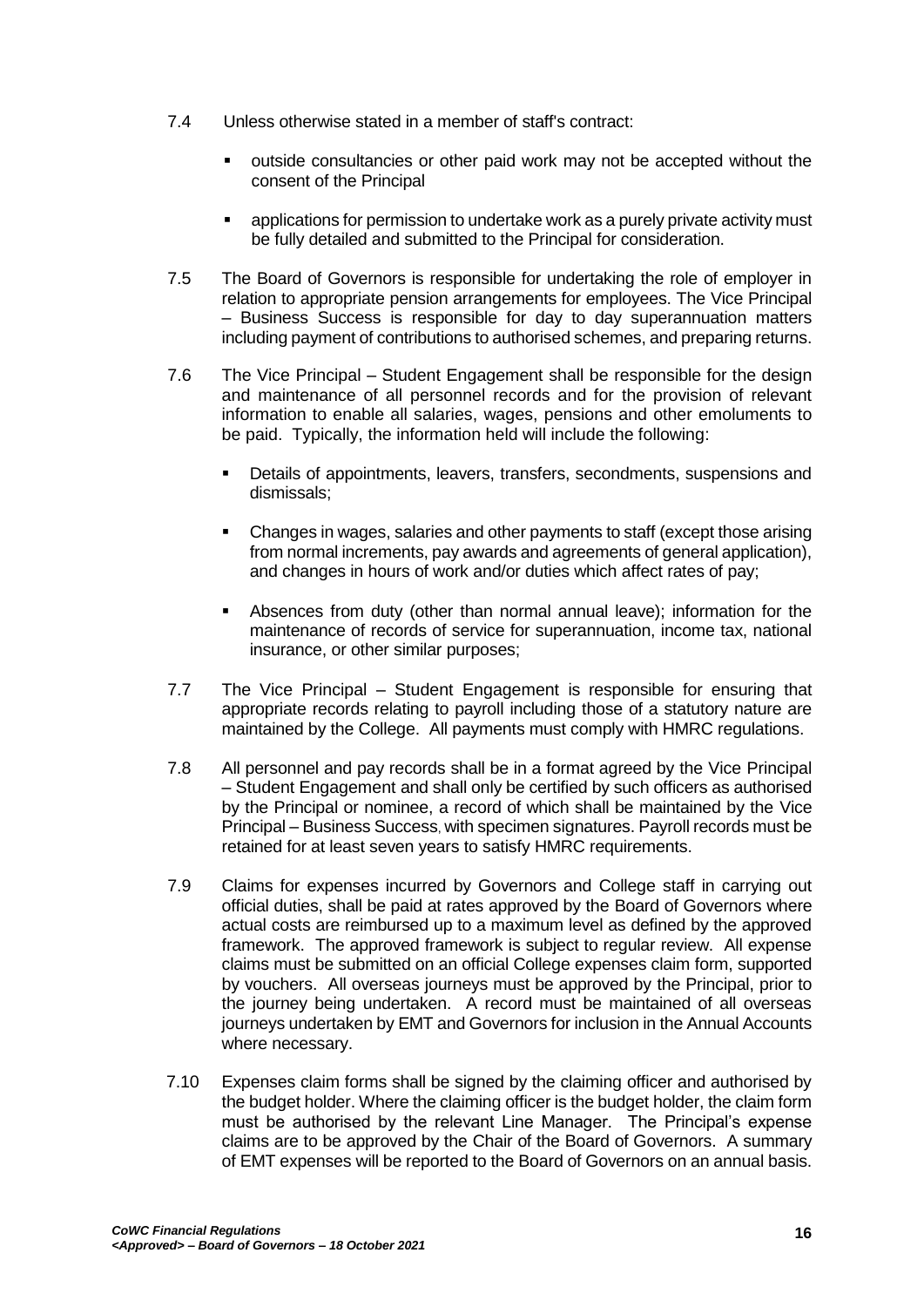7.11 Claims for expenses must be submitted promptly and not later than one month after the event.

## <span id="page-16-0"></span>**8 PROTECTION OF PROPERTY AND INFORMATION**

- 8.1 The Vice Principal Business Success shall be responsible for making arrangements for the proper control and security of all buildings, furniture, equipment, plant, stores, cash and other items of value held by the College, ensuring that such items are recorded on an inventory or other suitable record. All capital assets must be recorded on the College's Asset Register. In the event of an irregularity being suspected or discovered, Governors and staff are to refer to the College's Anti-Fraud Policy.
- 8.2 Items of equipment costing over  $£1,000$  should be included on the inventory immediately on receipt of the equipment and invoice and clearly marked as the property of the College.
- 8.3 The Vice Principal Business Success will have the responsibility of ensuring that the College inventories are checked on an annual basis and for ensuring that all portable items of equipment are security tagged.
- 8.4 The property of the College shall not be removed from the College premises or used other than for the normal activities of the College. Any property removed from the premises shall be recorded in a schedule maintained by the relevant budget holder.
- 8.5 The disposal of surplus materials, stores or equipment should be undertaken in a cost effective manner commensurate with their estimated value, by competitive tender or public auction. It is the responsibility of the Vice Principal – Business Success to authorise the disposal of assets up to an estimated value of £10,000 in aggregate or on any one occasion. Disposals in excess of this value must be approved by the Principal and reported to the Board of Governors. Disposals of land and buildings must only take place with the authorisation of the Board of Governors. ESFA consent may also be required if exchequer funds were involved in the acquisition of the asset.
- 8.6 Budget holders are responsible for maintaining proper security at all times for all buildings, stock, stores furniture, cash etc., under their control. Budget holders shall consult the Vice Principal – Business Success in any case where security is thought to be defective or where it is considered that special security arrangements may be needed.

Responsibility for the security keys to safes or other similar containers rest with the manager, who should set appropriate systems and procedures of control. The loss of such keys must be reported to the Vice Principal – Business Success.

- 8.7 The IT Manager will be responsible for ensuring that virus checkers are regularly used to safeguard computerised records. Staff and students may not install any software onto College computers which has not been officially procured by the College.
- 8.8 A disaster recovery plan is in place to mitigate against loss of computing facilities, and is reviewed annually.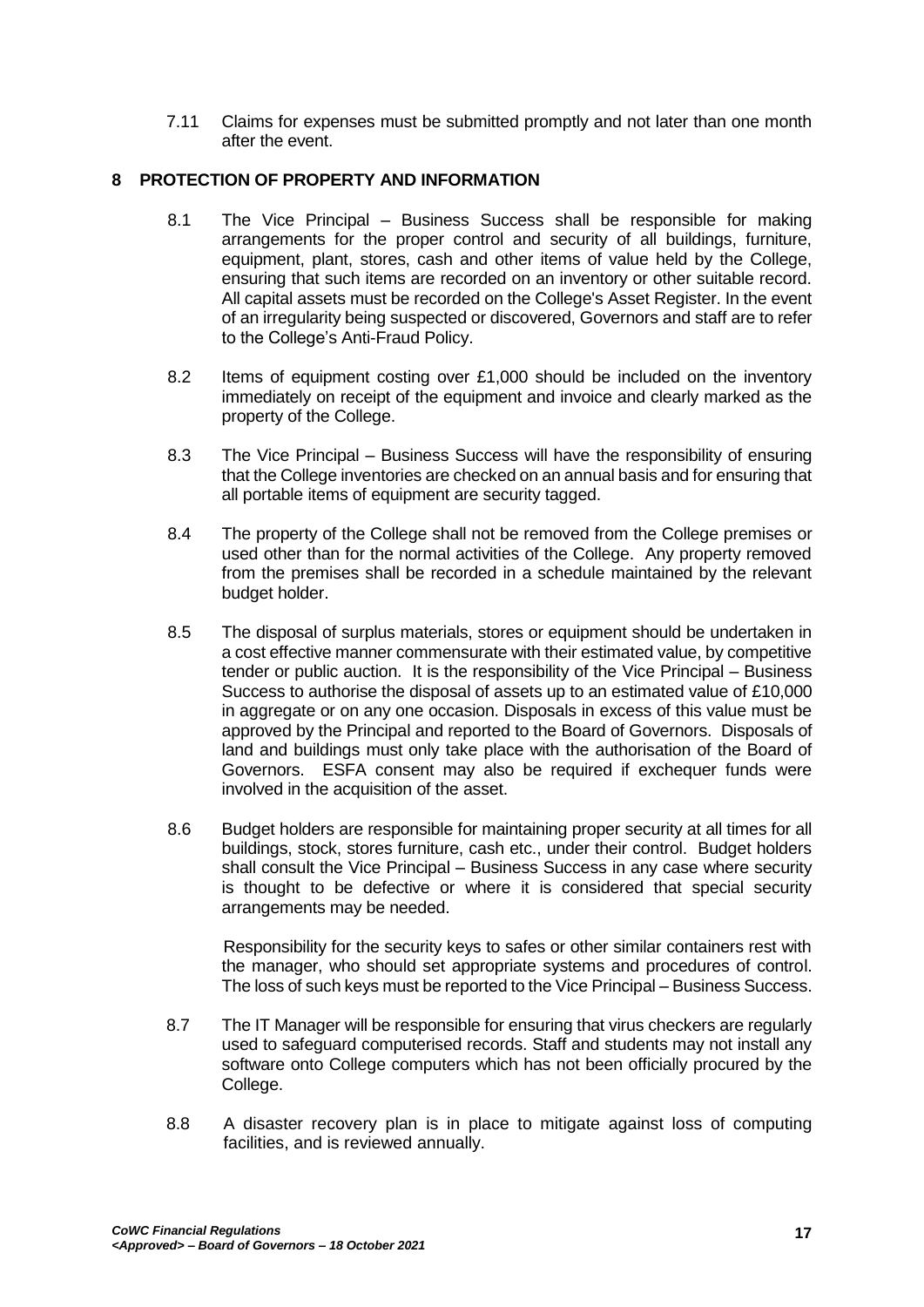## **Stocks and Stores**

- 8.9 The Vice Principal Business Success is responsible for the maintenance of sufficient records of stores as required for accounting, costing and financial record purposes.
- 8.10 All items should be delivered to the delivery point noted on the order, where they shall be checked against the order form and the delivery note, and signed by the receiving officer.
- 8.11 All stocks shall be issued from stores in accordance with procedures established by the Vice Principal – Business Success.
- 8.12 Stock checks should be carried out annually by the manager responsible for the stock. The performance of stock checks should be fully documented.
- 8.13 Stock returns should be submitted to the Head of Finance on an annual basis, as at  $31^{st}$  July, identifying the range of items held, the quantity, the value (using the lower of cost or net realisable value or average prices paid), the date of the stock take and the staff taking stock. Any significant discrepancies should be identified and reported to the Board of Governors.
- 8.14 The Head of Student Entitlement will provide a full inventory of book stocks on an annual basis at the end of the Financial Year.
- 8.15 The Estates Team will be responsible for the secure and efficient use of the transport fleet. A report will be provided annually to the EMT outlining the size and application of the fleet.

## <span id="page-17-0"></span>**9 RISK MANAGEMENT AND INSURANCES**

- 9.1 The Principal is responsible for developing a risk management strategy in order to identify the risks facing the College and types of protection required to cover these risks. The strategy will cover important potential liabilities such as terrorism and be sufficient to meet any potential risk to all assets. This will be considered and approved by the Board of Governors periodically.
- 9.2 The Vice Principal Business Success shall, within the policies determined by the Board of Governors, effect all necessary insurance e.g. damage to: property by fire, explosion, lightning, impact by aircraft together with motor vehicle, employers and third party liability insurance, professional negligence (in respect of both staff and governors). The Head of Facilities and Procurement is therefore responsible for obtaining quotes, negotiating claims, and maintaining appropriate records. The Head of Facilities and Procurement will also liaise with the College's insurers.
- 9.3 Budget holders shall notify the Vice Principal Business Success of all new risks falling within their areas of responsibility. The College shall promptly notify the insurers of all new or increased risks which may require insurance and of any alterations affecting the level of risk.
- 9.4 Officers must immediately inform the Head of Facilities and Procurement of any event involving loss or other circumstance which may involve a potential insurance claim.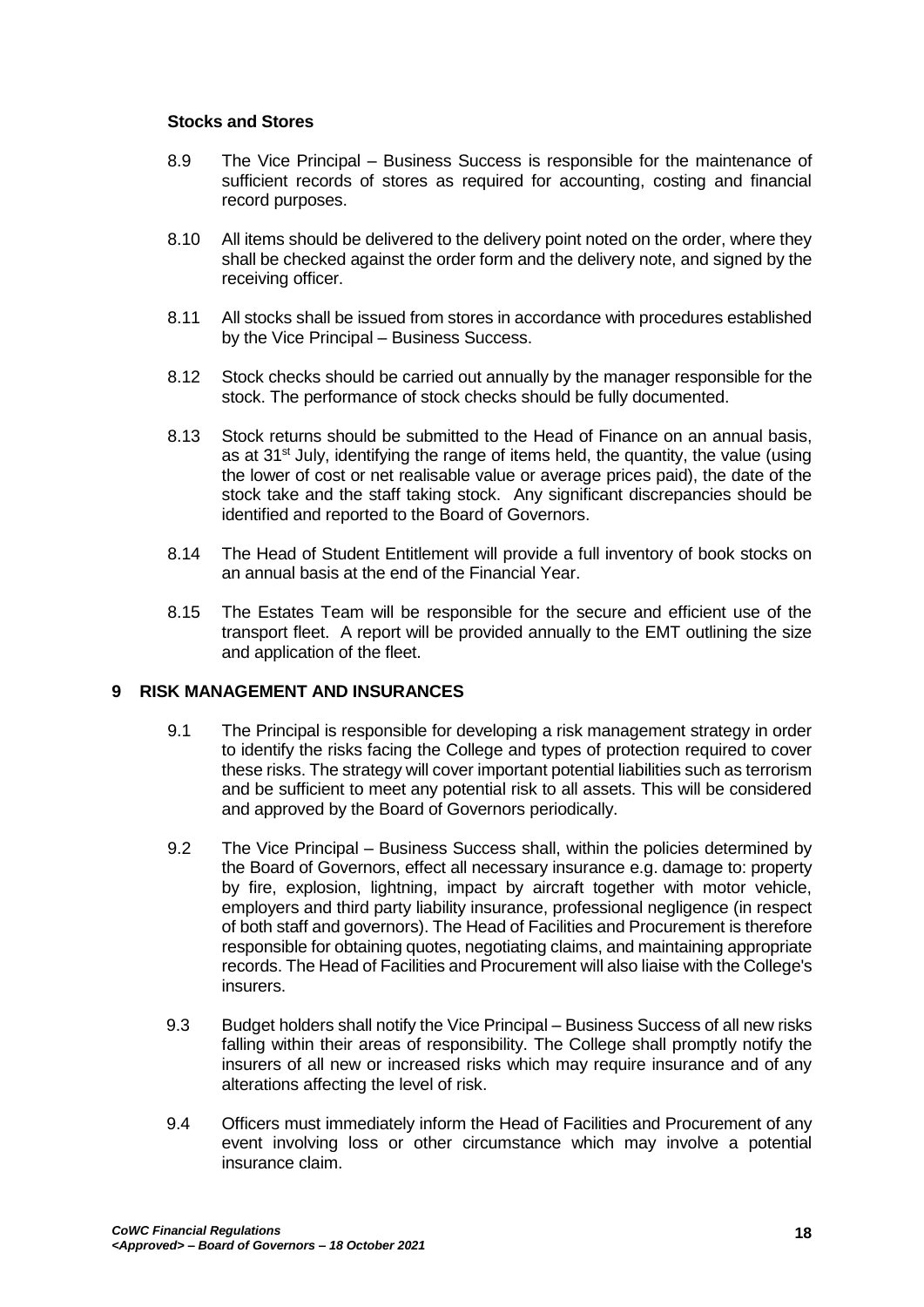- 9.5 The Head of Facilities and Procurement shall immediately inform the insurers of any loss, liability or damage, or of any event likely to lead to a claim. The Estates Manager will be responsible for processing all insurance claims made.
- 9.6 The Head of Facilities and Procurement shall keep a register of all insurance effected by the College and the property and risks covered thereby.
- 9.7 The Vice Principal Business Success is responsible for keeping suitable records of plant which are available for inspection by the College's insurers. The Vice Principal – Business Success is also responsible for ensuring plant is regularly inspected and serviced as required by the insurers.
- 9.8 All staff using their own vehicles on behalf of the College shall maintain appropriate insurance cover for business use.

### <span id="page-18-0"></span>**10 TREASURY MANAGEMENT**

# **Investments**

- 10.1 The Board of Governors shall approve a policy statement outlining the strategy based on CIPFA's Treasury Management in Higher Education: A Statement of Best Practice for the investment of surplus funds, which shall be in the name of the College. The College's powers to invest are regulated by the trustees Investment Act and the Policy Statement must comply with this legislation.
- 10.2 The Vice Principal Business Success shall have delegated power to invest funds on a day to day basis in accordance with this policy.
- 10.3 The Board of Governors shall receive reports from the Vice Principal Business Success at appropriate stages in the year detailing the investment decisions taken.

#### **Borrowing**

- 10.4 Borrowing will conform to the College's Treasury Management Policy and to the requirements of the ESFA and a report will be submitted to the Board of Governors at least once in the financial year to identify the pattern of borrowing.
- 10.5 All investments and borrowing will be made in the name of City of Wolverhampton College. The College will have a bank overdraft facility of £250,000 and the Vice Principal – Business Success shall have delegated power to call on this facility and report its use to the next meeting of the Board of Governors. Any borrowing over this limit must be authorised by the Board of Governors.

## <span id="page-18-1"></span>**11 CAPITAL EXPENDITURE AND CONTRACT ARRANGEMENTS**

- 11.1 Revenue expenditure consists of the day to day costs of running the College including expenditure incurred in repairing, maintaining and overhauling capital assets. It will normally be charged to the revenue account in the financial year in which it is incurred and subject to any arrangements for provisions.
- 11.2 Capital expenditure shall include those items which have a long-term value to the College beyond the year of account. Such expenditure shall add to, rather than maintain the value of any existing asset and/or useful life of the asset.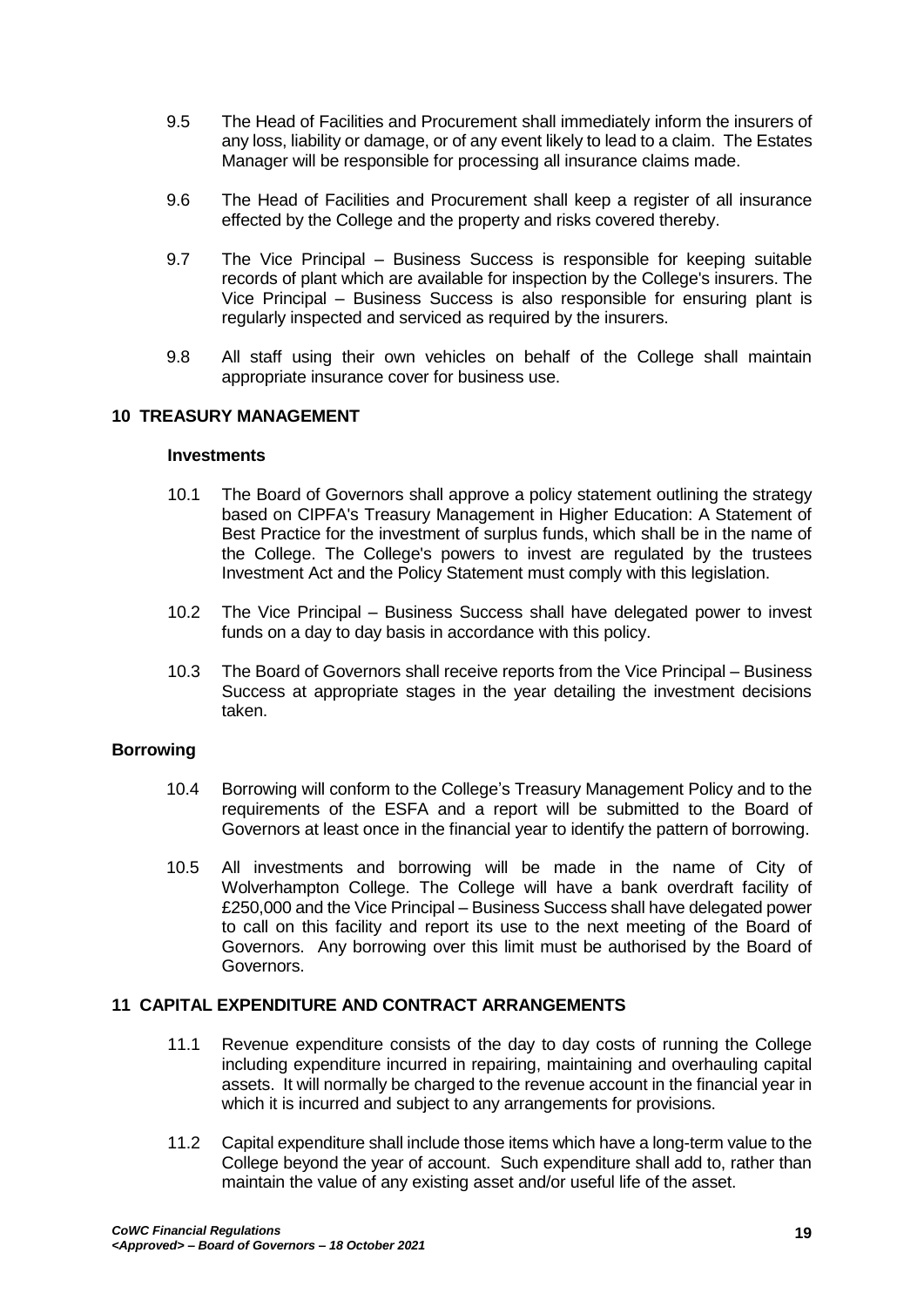- 11.3 Capital expenditure shall typically include the following:
	- i) acquisition of land and buildings:
	- ii) minor capital works costing £30,000 or more for the provision, extension, improvement or adaptation of buildings and building elements;
	- iii) acquisition, installation or replacement of movable or immovable plant or machinery;
	- iv) purchase of vehicles; and
	- $v$ ) purchase of computer and other equipment in excess of £1,000 in value.
- 11.4 If there is any doubt as to whether an item should be charged to revenue or capital then the advice and guidance of the Vice Principal – Business Success should be sought.

### **Project appraisal and monitoring**

- 11.5 The Board of Governors shall, before any bids are submitted to the ESFA or any other funders for capital funding, receive from the Principal the following details of the scheme:
	- i) the business case and fit with College mission;
	- ii) a description of the capital project together with a summary of the reason and the need for the project,
	- iii) the reporting and monitoring procedures**;**
	- iv) a fully costed estimate of the total capital cost, including cash flow projections and payback periods where appropriate;
	- v) the risk assessment;
	- vi) the project manager arrangements; and
	- iv) the estimated revenue implications of the scheme.
- 11.6 The Principal shall approve all capital expenditure contracts up to £50,000. Capital expenditure contracts exceeding £50,000 in value or one year in term shall be approved by the Board of Governors or in exceptional circumstances by the Chair in accordance with the approved Board of Governors Standing Orders
- 11.7 Submissions will be forwarded to the ESFA and other funders where appropriate. If agreement is secured, the relevant procedural rules should be followed. Guidance on best practice should be followed in all circumstances.
- 11.8 The Vice Principal Business Success shall furnish the Board of Governors with details of the progress of the scheme, including any potential changes in the scheme design and/or cost.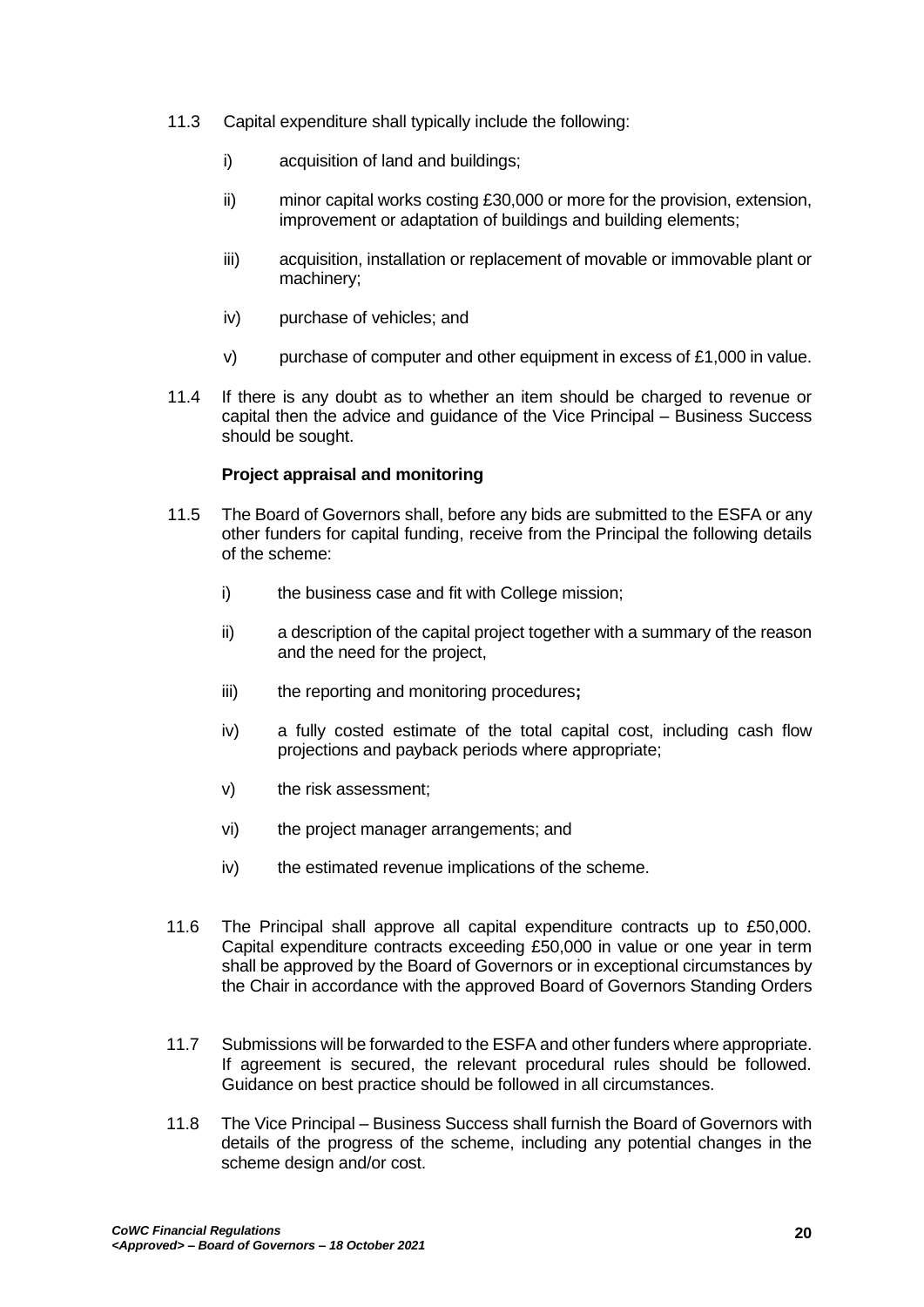11.9 Consultants may be appointed if the project, as determined by the Board of Governors, is too large or too specialised for Estates department resources. Appointments shall be subject to tendering and other procedures where appropriate.

# <span id="page-20-0"></span>**12 REVENUE CONTRACTS, RESEARCH GRANTS AND OTHER SERVICES RENDERED**

- 12.1 Staff intending to submit applications for research funding or other activities, such as regeneration, learning partnership or overseas initiatives, amongst others, must discuss their proposal in detail in the first instance with the Vice Principal – Business Success to enable an assessment of the likely areas of cost to be made.
- 12 .2 The following points will be considered as part of the assessment process for new initiatives:
	- i) the project contribution to the College mission and strategic priorities;
	- ii) the business case;
	- iii) that funds intended to support teaching activity in England will not be used to subsidise overseas activity;
	- iv) length of project:
	- v) appointment of a project manager**;**
	- vi) staff numbers and level of appointment;
	- vii) confirmation of outputs and the monitoring framework: - quality measurements
		- a comprehensive risk assessment
	- viii) travel and subsistence;
	- ix) consumable costs including printing, stationery, postage and advertising, and that systems for control of assets to be used in contract delivery are adequate*;*
	- x) the application of overheads and other indirect costs;
	- xi) benefits accruing to the College;
	- xii) quality assurance arrangements applied to core activity are applied for such projects.
- 12.3 Detailed costings shall be prepared in collaboration with the Vice Principal Business Success prior to approval being given to the project by the Principal.
- 12.4 Staff undertaking private work which involves the use of College resources, for which a charge will be made, must obtain the permission of the Principal. Such permission will only be granted in exceptional circumstances.
- 12.5 Certain activities undertaken within the College including research and consultancy may give rise to ideas, designs and inventions which may be patentable. These are collectively known as intellectual property. The Principal is responsible for establishing procedures to deal with any patents accruing to the College from inventions and discoveries made by staff in the course of their research.
- 12.6 Where the College enters into franchise or direct delivery partnership arrangements, the College will seek the approval of Governors to such arrangements, and will provide regular reports to Governors on performance.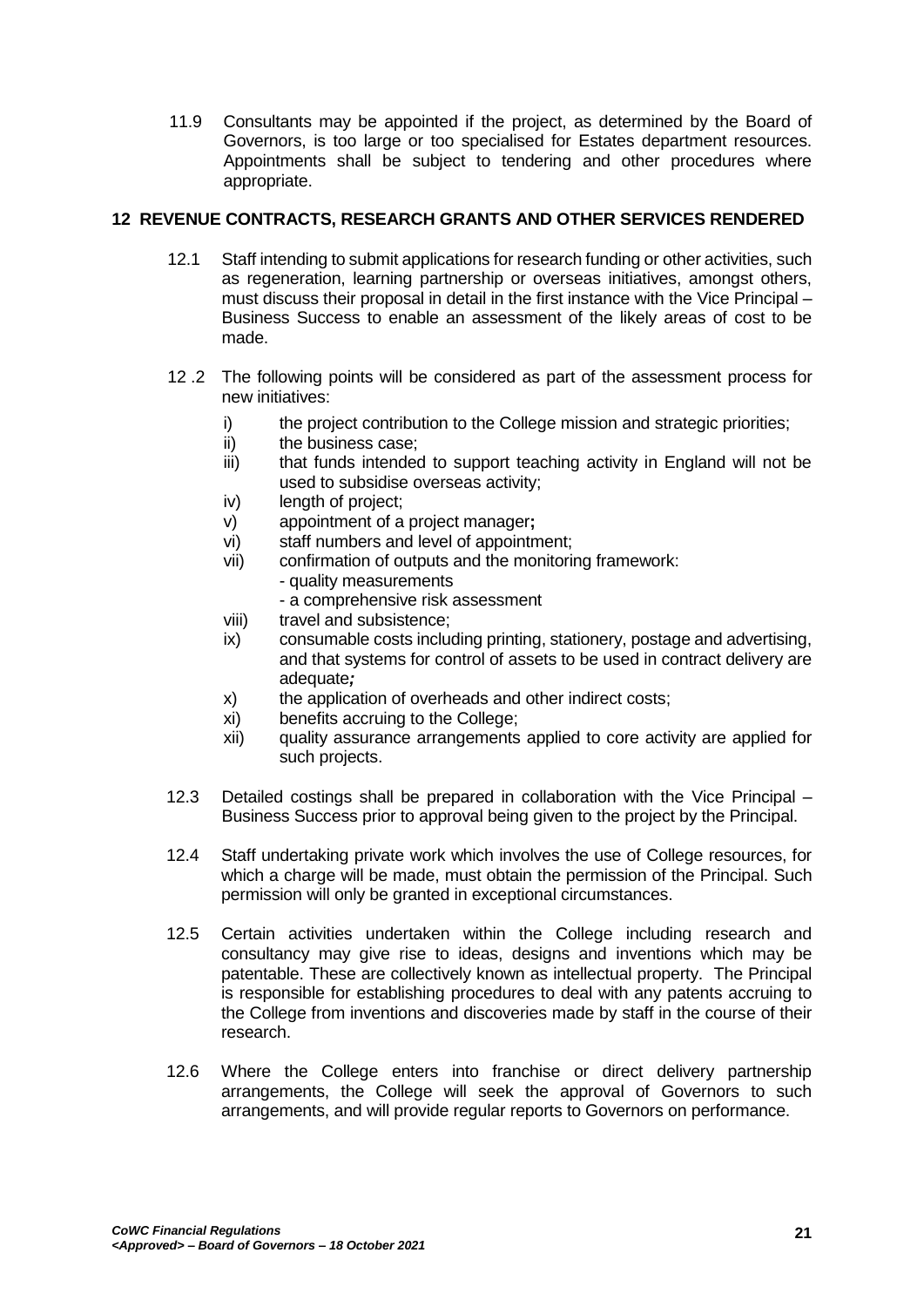## <span id="page-21-0"></span>**13 CONTRACTING AND TENDERING ARRANGEMENTS**

- 13.1 Section 13.2 to 13.12 summarises the key issues on Contracting and Tendering Arrangements however all staff are recommended to contact the College Procurement team in advance of any material procurement exercise.
- 13.2 All contracts must comply with The UK Public Contracts Regulations 2015. The regulations apply to written contracts for all forms of procurement or hire (whether or not hire purchase) with a total value exceeding a threshold value.

Details of the thresholds applying from 1 January 2021 are given below.

| Category                                         | <b>Threshold</b> |
|--------------------------------------------------|------------------|
| <b>Supplies</b>                                  | £189,330         |
| <b>Services</b>                                  | £181,302         |
| <b>Construction Services / Works Concessions</b> | £4,733,252       |

\*Applies to subcontracting contracts.

These thresholds are exclusive of VAT and relate to the full life of the contract.

A breach of UK Public Contracts Regulations is actionable by a supplier or potential supplier. The Vice Principal – Business Success is responsible for ensuring all procurement regulations (e.g. advertising in official journals or electronically) are satisfied.

- 13.3 The Public Contract Regulations 2015 also effects tender opportunities from £25,000 to the appropriate threshold above. Opportunities advertised within these thresholds are required to be published on [Contracts Finder.](https://www.gov.uk/contracts-finder) Opportunities over the above thresholds are required to be advertised on Find a Tender Service in addition to Contracts Finder.
- 13.4 Except as required by UK legislation and other relevant directives, these regulations must be followed every time the College enters into a contract in relation to building works or the maintenance and servicing of buildings/equipment.

The procedures for obtaining estimates shall be as follows:

i) For orders with a total value up to  $£1,000$  budget holders shall use good sense as to the need to obtain information in addition to an estimated price from a supplier.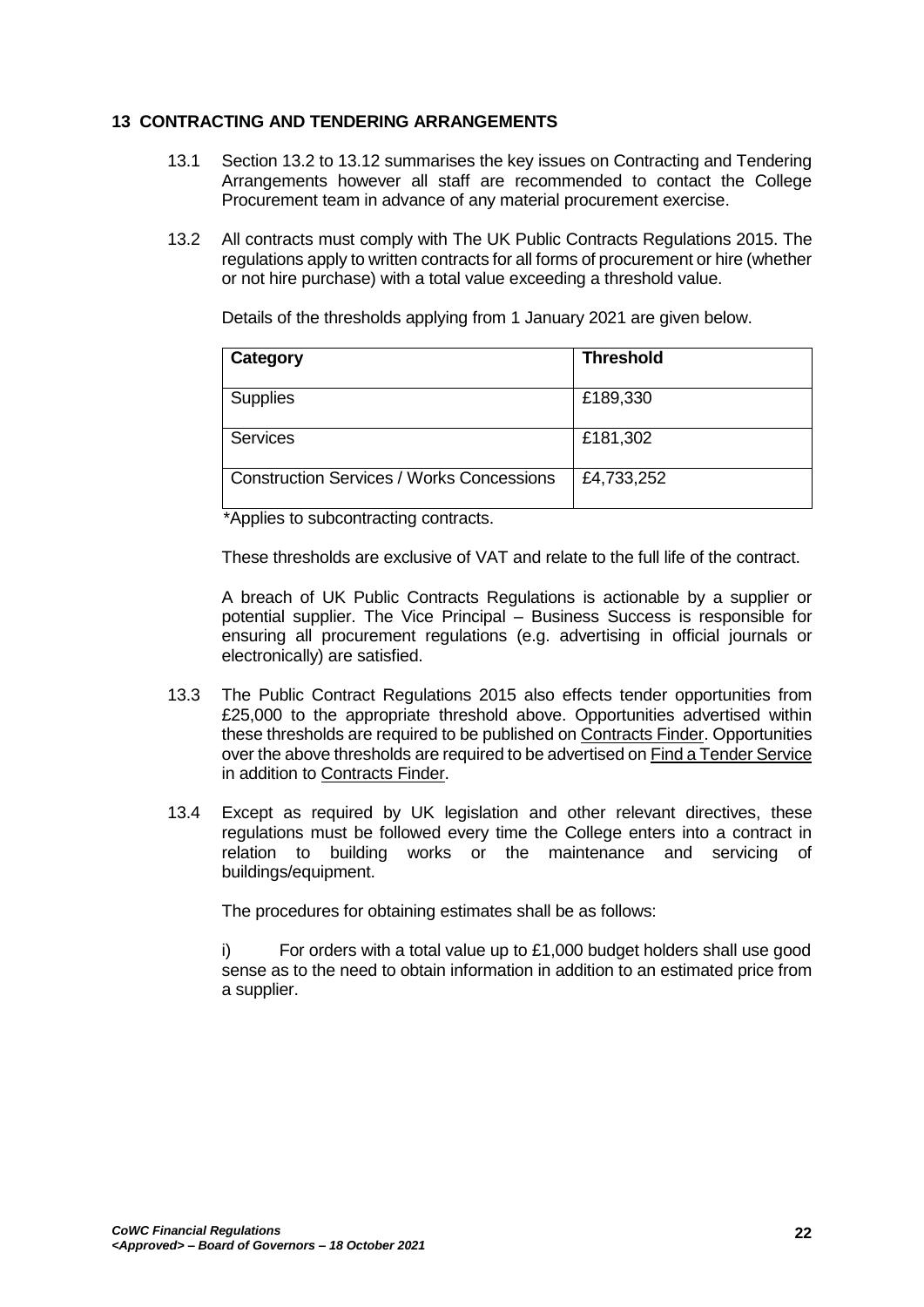- ii) For orders with a value of £1,000 to £25,000, at least three written quotations should be submitted electronically with the purchase requisition using the attachment feature of the Finance system and then retained for inspection by the Vice Principal – Business Success and available for audit. Where it is not possible to obtain three quotations, a tender exemption form must be completed and signed by the Vice Principal – Business Success.
- iii) For orders with a value over  $£25,000$  (over the total contract life) at least three competitive tenders are required in accordance with the tender procedures of the College, and a written contract entered into. Budget holders must contact the Procurement Manager to ensure that the opportunity is advertised in the appropriate forum in compliance with procurement law.
- 13.5 The need for tenders up to the value of £100,000 may be waived at the discretion of the Principal if, after the completion of the tender exemption form, the Principal considers that:
	- benefit would be derived from using an alternative method of contractor selection.
	- where contracts are of a specialist nature, two or more persons normally engaged in carrying out contracts of a similar nature are approached.
	- it appears that there is only one possible supplier or that it is for any reason impossible or unreasonable to invite an offer from more than one supplier.

Any such instances of waiver should be recorded, with appropriate documentation retained, and reported to the Audit Committee.

- 13.6 Budget holders are not ordinarily authorised to commit expenditure for the refurbishment or redecoration of their offices or classrooms without the prior consent of the Vice Principal – Business Success. Normally, such expenditure will be met out of the College's main estates cost centre. Budget holders are entitled to commit to the purchase of minor items of equipment from their budget provided this does not result in an overspend and it is charged to the appropriate account code.
- 13.7 The Vice Principal Business Success shall maintain a register of all contracts (except contracts of employment) between the College and third parties which will be stored centrally by the Procurement Team.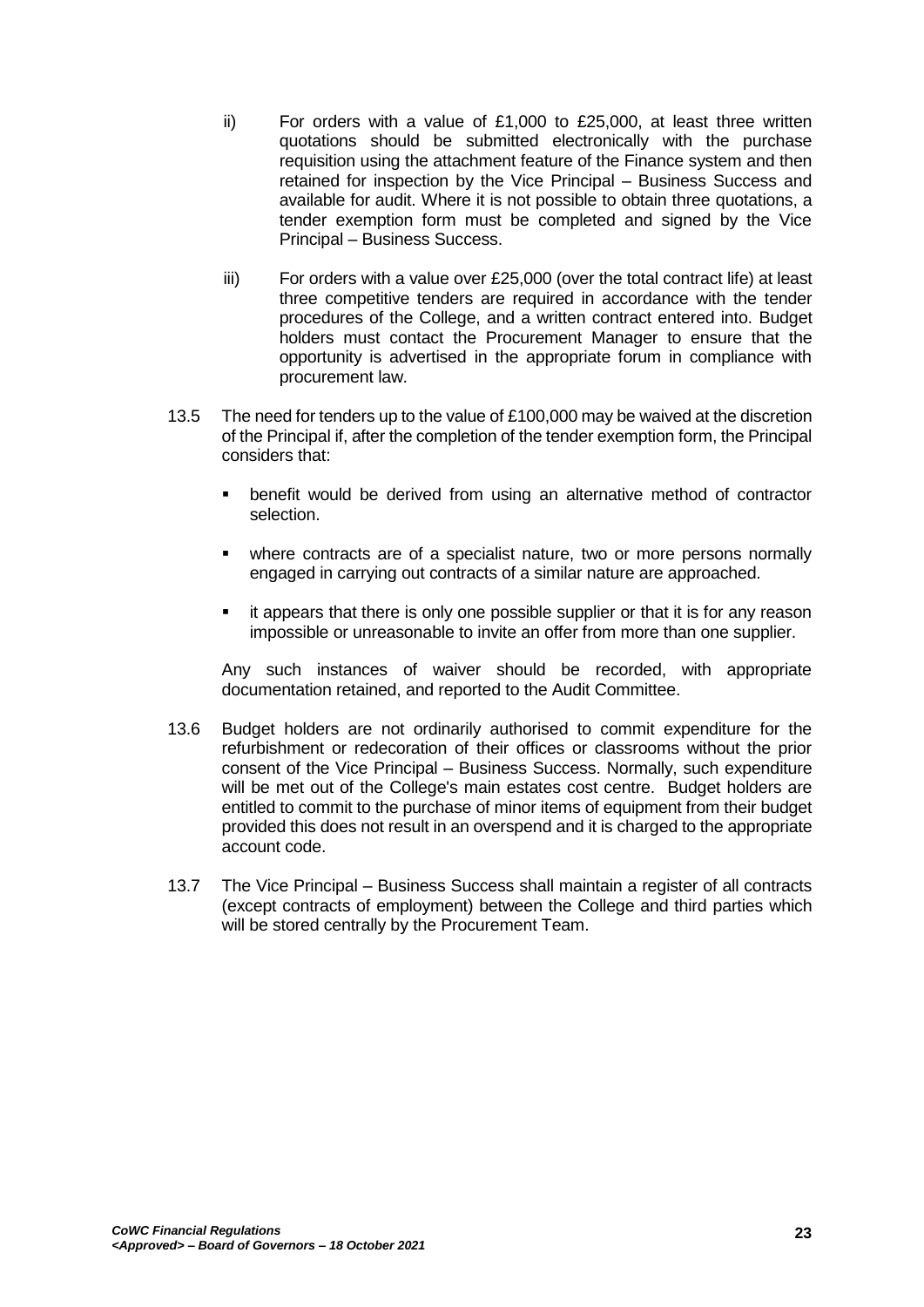## **Signing of Contracts and Service Agreements**

13.8 All contracts and service agreements entered into by the College must be signed by an authorised signatory apart from the two exceptions noted below. The two types of contracts which are not covered by this regulation are:

a) contracts of employment prepared under the authority of the Head of Human Resources. There are specific procedures which apply to employment contracts which take account of employment law issues. If any advice is required in relation to these types of contracts then the Human Resources Department should be contacted.

b) Transactions which are undertaken and paid for by way of a College Purchase Order and invoices from the supplier, with no other additional contract documents being entered into such as the purchase of goods. This is because College purchase orders automatically contain standard terms and conditions which have been agreed and authorised by the College.

| <b>Authorised Signatory</b>               | <b>Total Contract Value</b><br>(excluding VAT) |
|-------------------------------------------|------------------------------------------------|
| <b>Head of Facilities and Procurement</b> | Up to £1,000.00                                |
| Vice Principal - Business Success         | Between £1,000.00 and £10,000.00               |
| <b>Principal and Chief Executive</b>      | Between £10,000.00 and £50,000.00              |
| Principal and Chief Executive*            | Over £50,000.00                                |

Authorised Signatory List:

\* Before any contract or service agreement which has a value of over £50,000.00 is signed, the Board of Governors must provide approval for the College to enter into the agreement.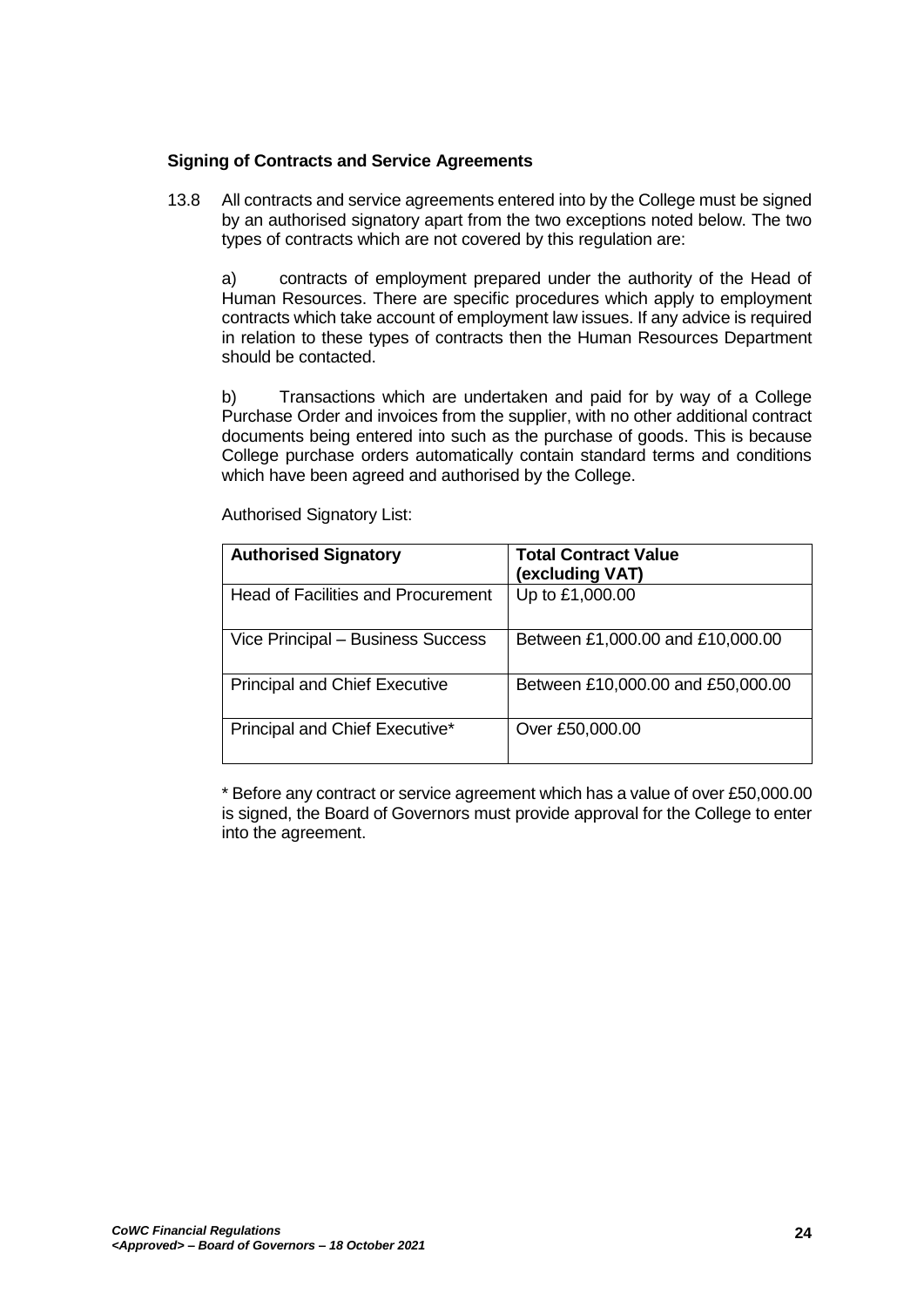13.9 The procurement and selection of subcontracting training provision is governed by the College Partnership Subcontracting Policy which provides guidance on complying with ESFA funding requirements.

It is anticipated that most of the subcontracting training provision would fall within the procurement category specified as 'Social and Other Specific Services' by the EU procurement and UK Public Contracts Regulations.

Social and Other Specific Services are services to which a lighter touch set of regulations apply at a much higher threshold of £663,540. Therefore if a subcontracting training provision contract is over this threshold the College must comply with EU procurement and UK Public Contracts Regulations.

### **Declaration of Interest**

- 13.10 Any Governor, the Principal or other member of staff of the College with a material interest in a personal capacity in any contract with the College is required to declare that interest to the Head of Governance who will maintain a register of such interests.
- 13.11 Staff in positions of financial responsibility and authorisation are required to inform the Head of Governance on a timely basis of any business or commercial interests which may conflict with their responsibilities when carrying out the business of the College.
- 13.12 Staff failing to respond to a circularisation request to declare interests will be identified and requested to comply with the procedure.

# <span id="page-24-0"></span>**14 TAXATION**

- 14.1 The Vice Principal Business Success will issue instructions to departments on compliance with statutory taxation requirements covering PAYE, National Insurance and Corporation Tax.
- 14.2 The Vice Principal Business Success is responsible for maintaining the College's tax records, making all tax payments, receiving tax credits and submitting tax returns by their due date.

## <span id="page-24-1"></span>**15 HOSPITALITY AND INDUCEMENTS**

#### **Hospitality**

- 15.1 The College may provide hospitality in connection with the normal business affairs of the College. This hospitality may be provided at the discretion of the Principal or nominee to the following:-
	- **Governors**;
	- College staff;
	- representatives from educational institutions, firms or companies visiting the College on business;
	- **any other visitors connected with the business of the College.**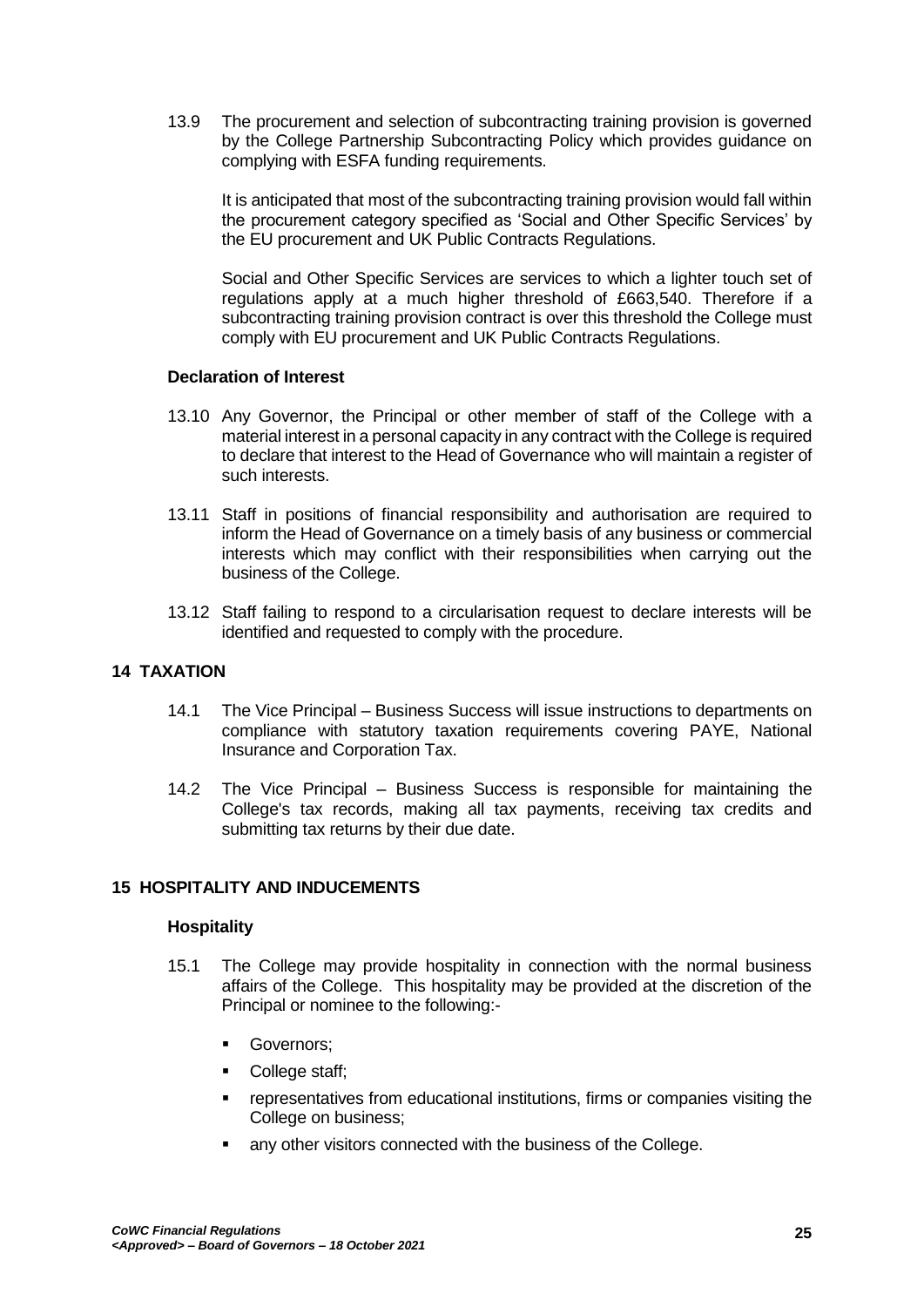- 15.2 The hospitality provided will not normally exceed the provision of tea, coffee, sandwiches, buffet lunches etc. Subsistence and entertaining is governed by the College Business Expenses Policy.
- 15.3 The budget for hospitality*,* subsistence and entertaining expenditure will be subject to annual review in accordance with the budget setting process of the College.

### **Gifts, benefactions and donations**

- 15.4 The Vice Principal Business Success is responsible for maintaining financial records in respect of gifts, benefactions and donations made to the College and initiating claims for recovery of tax where appropriate. Acceptance of gifts by staff may be construed by the Inland Revenue as a taxable benefit.
- 15.5 It is inevitable that, from time to time, Governors and staff will be offered gifts and hospitality when exercising duties on behalf of the College. In deciding whether it is appropriate to accept such a gift or hospitality Governors or members of staff should ask themselves whether members of the public, knowing such information, would reasonably conclude that the gift or hospitality might influence their judgement. Under no circumstances should a gift or concession of any sort be accepted where it could be construed as a reward for services rendered. In situations where governors or staff are uncertain as to whether it would be appropriate to accept an offer of a gift or hospitality, the offer should be declined or advice sought from the Clerk to the Board of Governors. It is an offence under the Bribery Act 2010 to give (or offer) or receive (or request) a financial or other advantage in connection with the improper performance of a position of trust, or a function, that is expected to be performed impartially or in good faith.
- 15.6 Where a gift or hospitality, where the value exceeds an estimated £25 in value, is accepted this should be reported to the Head of Governance who will maintain a gifts and hospitality register.
- 15.7 The Vice Principal Business Success is responsible for maintaining a record of the requirements for any and each trust fund and for advising the Board of Governors on the control and investment of fund balances*.* The Board of Governors is responsible for ensuring that all the College's trust funds are operated within any relevant legislation and the specific requirements for each trust.

## <span id="page-25-0"></span>**16 DISCOVERY OF FRAUD PROCEDURES**

- 16.1 With reference to duties and responsibilities of all members of staff (see Section 1.10 iv), the Head of Governance shall be immediately notified whenever any matter arises which involves or is thought to involve, irregularity, including fraud, bribery or any malpractice.
- 16.2 The Head of Governance shall immediately notify the Principal, the Audit Committee (through the Chair of the Audit Committee) and the Internal Auditors of the suspected irregularity and shall take such steps, as she considers necessary by way of investigation and report.
- 16.3 The Principal shall inform the police if a criminal offence is suspected of having been committed.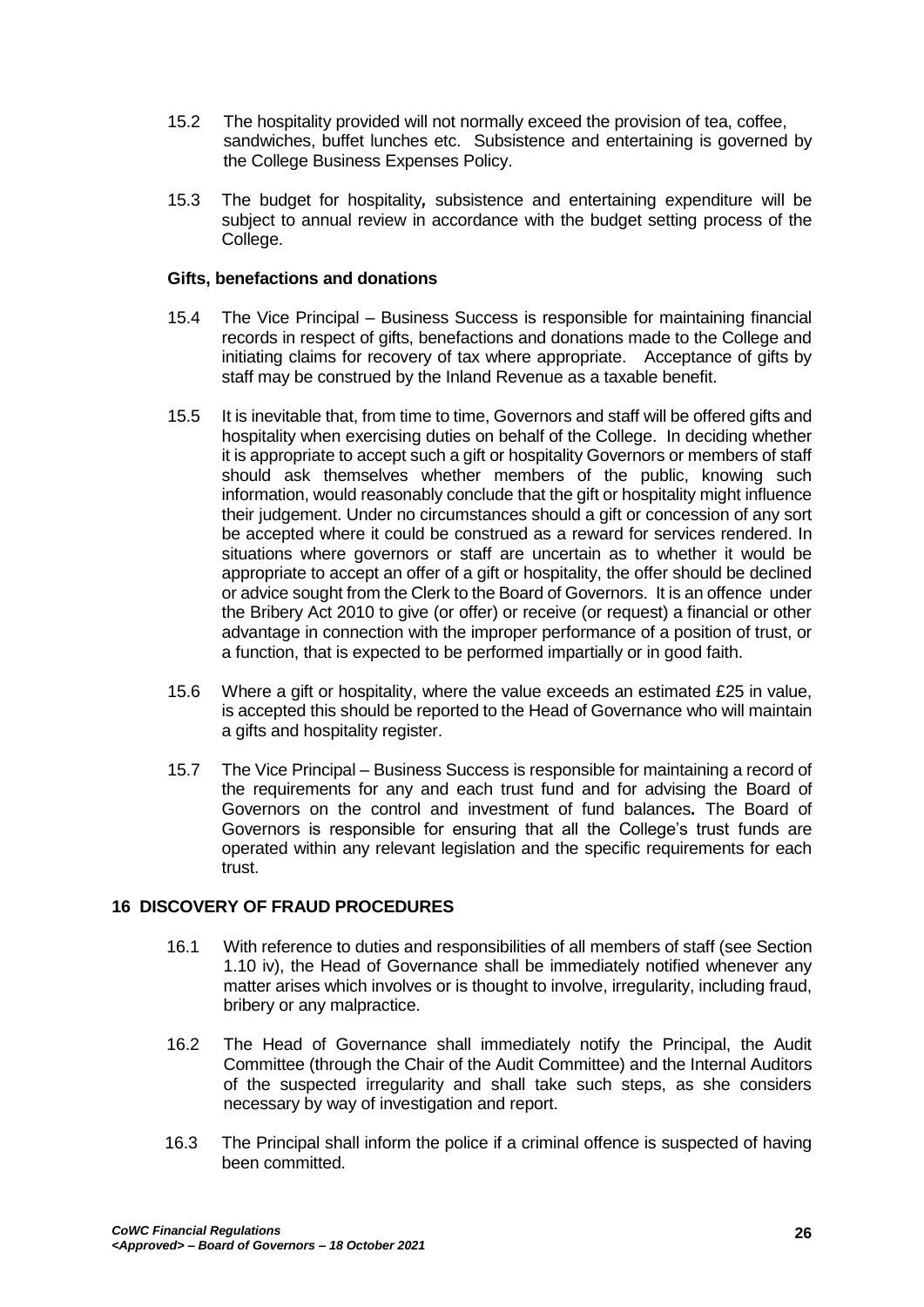- 16.4 Any significant cases of fraud or irregularity shall be reported to the ESFA. A fraud or irregularity is significant where one or more of the following factors are involved:
	- the sums of money are in excess of £10,000;
	- the particulars of the fraud are novel, unusual or complex;
	- there is likely to be great public interest because of the nature of the fraud or the people involved
- 16.5 The internal audit service, or others commissioned to carry out the investigation, shall prepare a report for the Audit Committee on the suspected irregularity. Such report shall include advice on preventative measures.
- 16.6 If the suspicion of fraud is thought to involve the Head of Governance the member of staff shall notify the Vice Principal – Business Success of their concerns regarding irregularities.
- 16.7 The Board of Governors has adopted an Anti-Fraud Policy, the provisions of which should be followed in all respects.

### **Whistleblowing**

- 16.8 Whistleblowing is the disclosure by an employee (or other party) about malpractice in the workplace. There is no legal definition of 'whistleblowing' or of 'malpractice'. For the purpose of this procedure, 'malpractice' in relation to the College means
	- fraud, theft, corruption, bribery or other financial irregularities;
	- other criminal activities or dishonesty;
	- failure to comply with a legal obligation, the staff code of conduct, the financial regulations or the Corporation's Code of Conduct;
	- a miscarriage of justice;
	- creating or ignoring a serious risk to health, safety or the environment (whether by other employees, contractors, the public or members of the Corporation).

The full procedure for Whistleblowing is set out in the College's Whistleblowing policy.

## <span id="page-26-0"></span>**17 COLLEGE PRIVATE FUNDS**

17.1 The Board of Governors shall ensure that a record is kept of all such funds for the College and that annual accounts, audited by a suitable qualified auditor, are submitted to them within a reasonable time after the end of each accounting period which is to coincide with the College main account.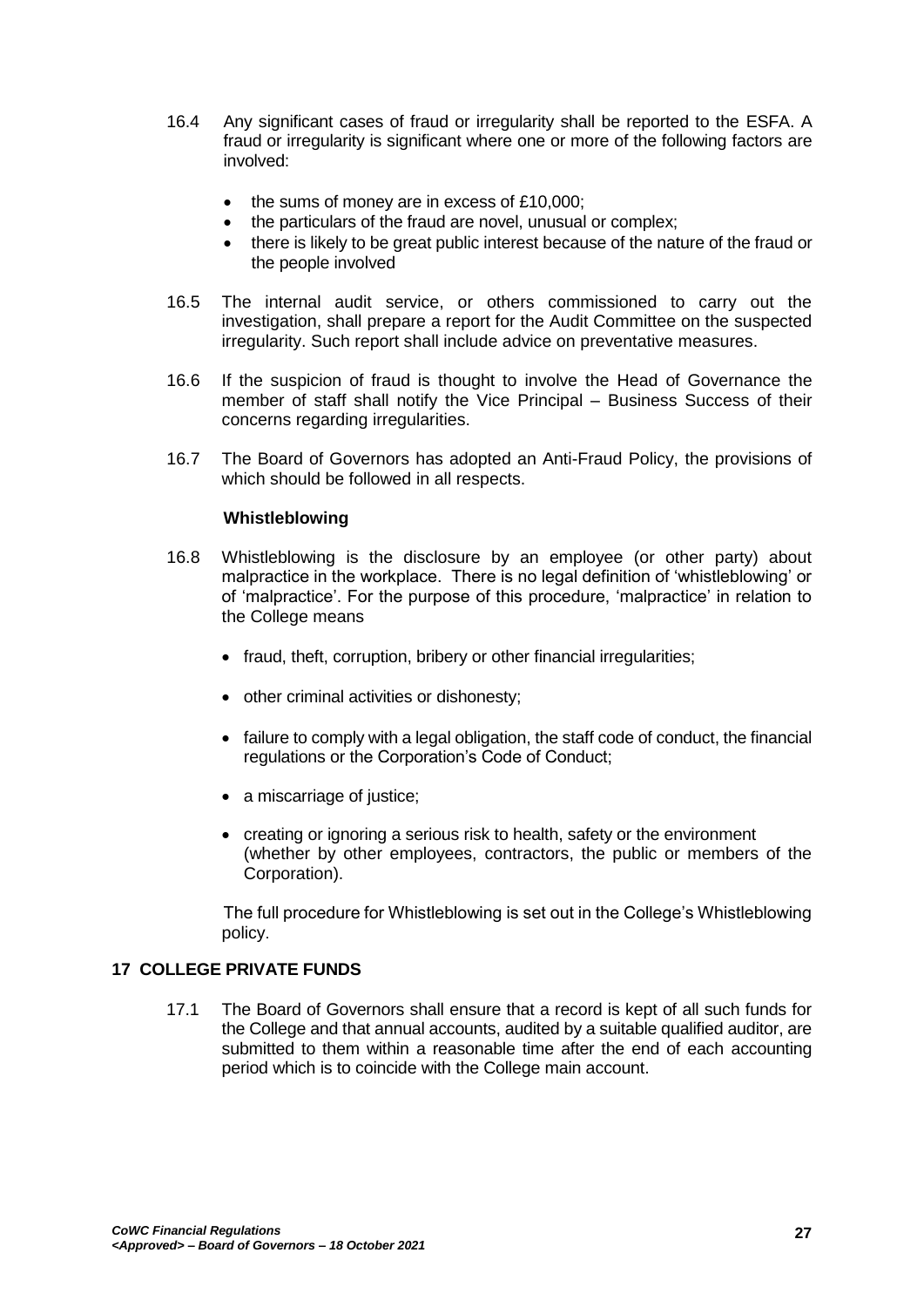- 17.2 The students union is a constituent part of the College and as such is responsible to the Board of Governors. Subject to the constraints imposed by the ESFA, the Board of Governors shall determine the level of grant to be paid annually to the students union. The students union is responsible for maintaining its own bank account and financial records and preparing its own accounts. At year end the students union accounts will be presented to the Board of Governors. The College's internal auditor shall have access to records, assets and personnel within the students union in the same way as other areas of the College.
- 17.3 In certain circumstances it may be advantageous to the College to establish a company to undertake services on its behalf. The Board of Governors is responsible for approving the establishment of companies and the procedure to be followed in order to do so. The process involved in forming a company and arrangements for monitoring and reporting on the activities of subsidiary undertakings shall be documented in the College's procedures.

It is the responsibility of the Board of Governors to establish the shareholding arrangements and appoint directors of companies wholly or partly owned by the College. The directors where the College is the majority shareholder must submit an annual report to the Board of Governors.

### <span id="page-27-0"></span>**18 JOINT VENTURES**

18.1 The Vice Principal – Business Success will be responsible to report to the Board of Governors regarding Joint Venture arrangements. It will be the responsibility of the Board of Governors to approve the arrangements, in addition to overseeing monitoring and reporting arrangements.

### <span id="page-27-1"></span>**19 AMENDMENTS TO FINANCIAL REGULATIONS**

19.1 Amendments to these Financial Regulations may only be approved by the Board of Governors.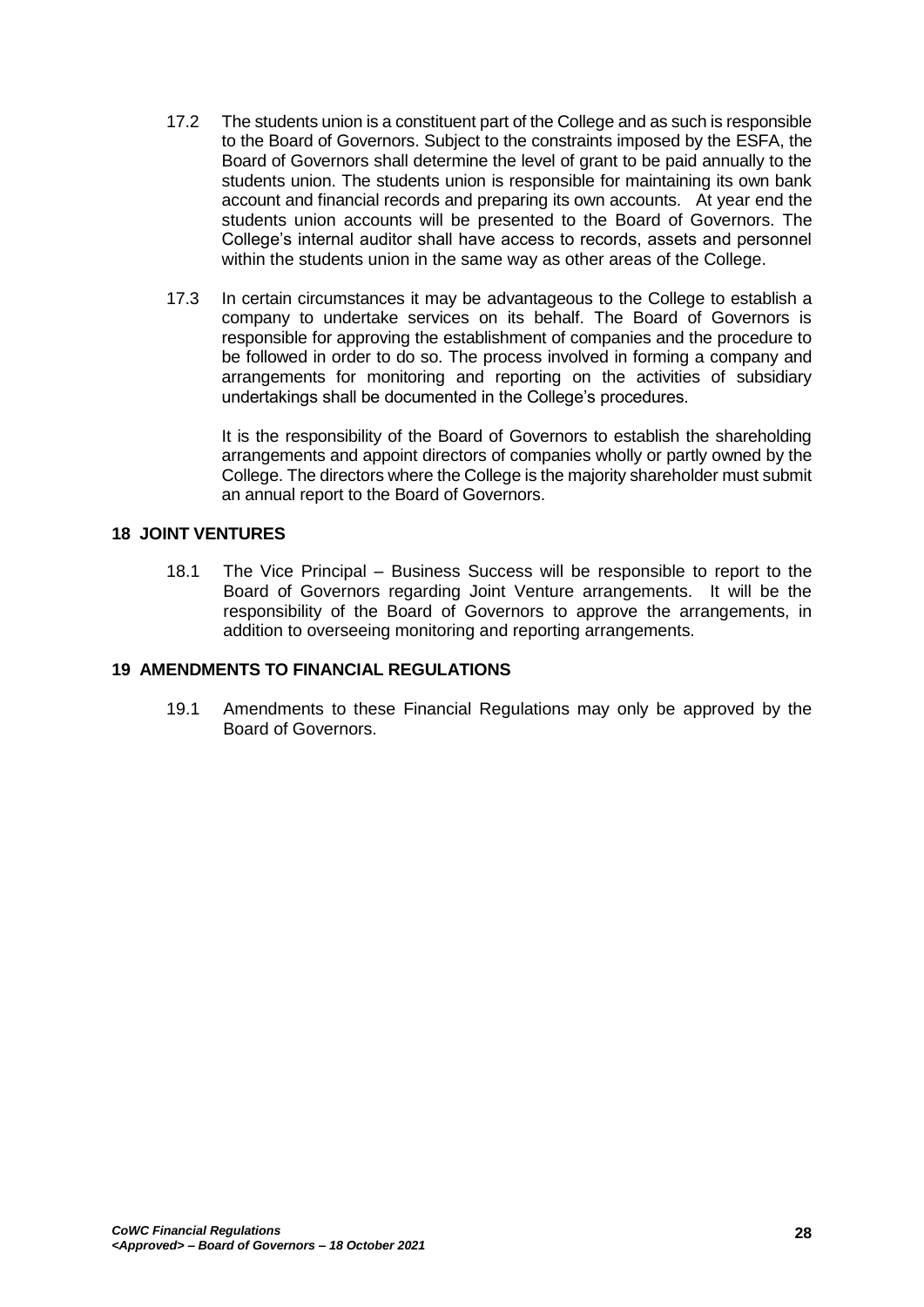# <span id="page-28-0"></span>**Appendix A - TERMS OF REFERENCE FOR THE COLLEGE INTERNAL AUDIT SERVICE**

1 The Internal Audit Service (IAS) is responsible for conducting an independent appraisal of all the College's activities, financial and otherwise. It should provide a service to the whole College, including the Board of Governors and all levels of College management. It is not an extension of, nor a substitute for, good College management, although it can have a role in advising College management. The IAS is responsible for giving assurance to the College's Board of Governors and Principal on the adequacy and effectiveness of the College's risk management, control and governance processes. The IAS assists College management by evaluating and reporting to it the effectiveness of the controls for which it is responsible. This work contributes to the opinion that the IAS provides on risk management, control and governance processes. It remains the duty of College management, not the IAS, to operate adequate systems of risk management, control and governance. It is for College management to determine whether or not to accept audit recommendations and to recognise and accept the risks of not taking action.

### **Appointment**

2 The IAS audit service is appointed by the Board of Governors for a term of 3 years. This is subject to satisfactory annual review by the Audit Committee and recommendation to the Board of Governors. Remuneration shall be fixed by the Board of Governors on the advice of the Audit Committee.

#### **Scope**

- 3 All the College's activities, funded from whatever source, fall within the remit of the IAS. The IAS may consider the adequacy of controls necessary to secure propriety, economy, efficiency and effectiveness in all areas. It will seek to confirm that College management has taken the necessary steps to achieve these objectives and manage the associated risks. The scope of the IAS's work shall cover operational and College management controls and should not be restricted to the audit of systems and controls necessary to form an opinion on the financial statements. The IAS shall devote particular attention to any aspects of risk management, control and governance processes affected by material changes to the College's risk environment.
- 4 The systems of control subject to the IAS's work shall include those systems of control operated by:
	- all College subsidiary or associated companies;
	- the College's partners in franchised learning provision;
	- joint ventures;
	- subcontracted direct learning providers; and
	- contractors of the College who provide any service that handles or processes College finances or management information in any form.
- 5 It is not within the remit of the IAS to question the appropriateness of policy decisions. However, the IAS is required to examine the arrangements by which such decisions are made, monitored and reviewed.
- 6 The IAS may also conduct any special reviews requested by the Board of Governors, Audit Committee or Principal, provided such reviews do not compromise the audit service's objectivity or independence, or the achievement of the approved audit plan.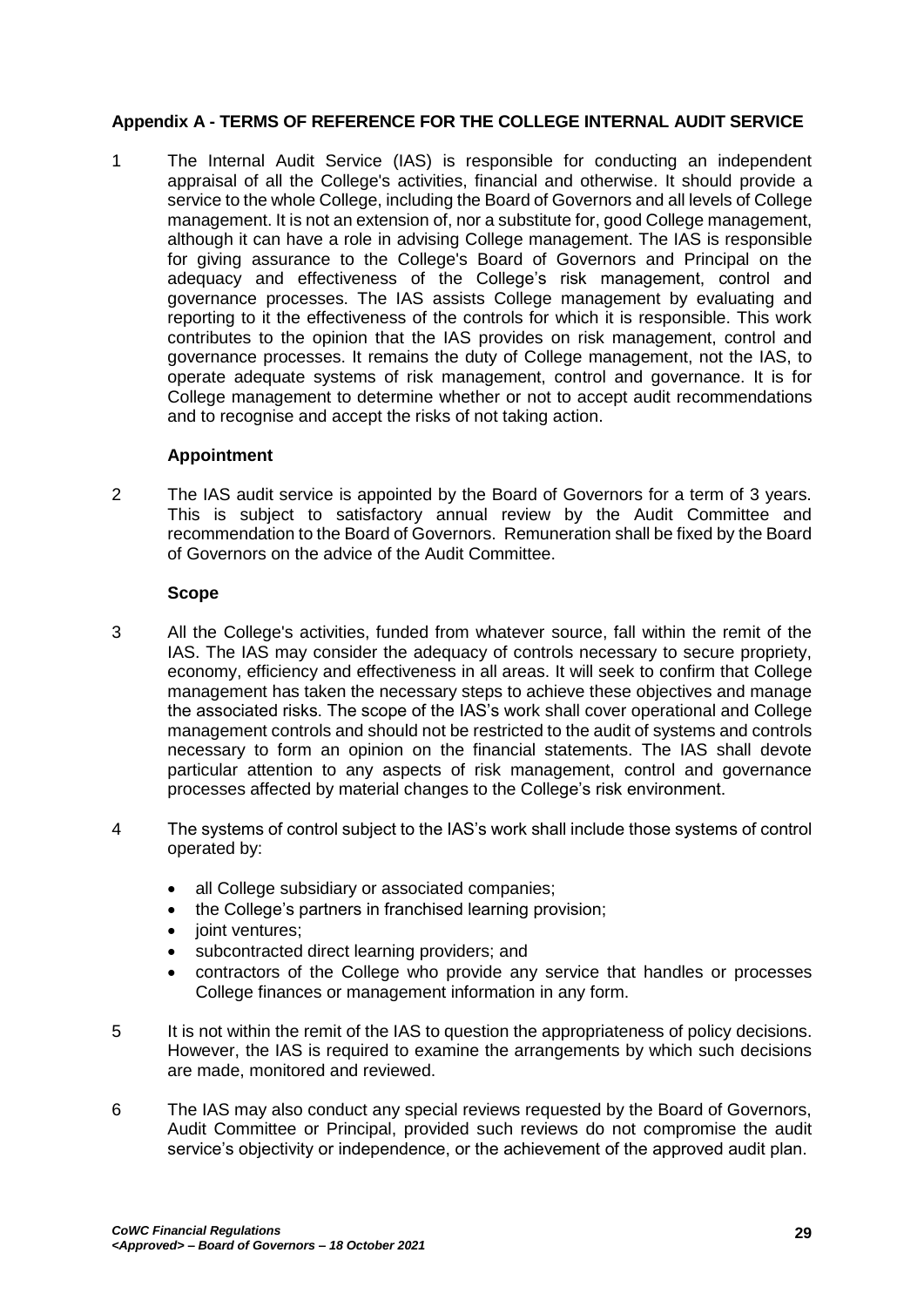## **Responsibilities**

- 7 The head of the IAS is required to give an annual opinion to the Board of Governors, through the Audit Committee, on the adequacy and effectiveness of the college's risk management, control and governance processes. He or she should also comment on other activities for which the Board of Governors is responsible, and to which the IAS has access.
- 8 The IAS fulfils its terms of reference through review and evaluation of risk management, control and governance processes. These comprise the policies, procedures and operations in place to:
	- establish and monitor the achievement of the College's objectives;
	- identify, assess and manage the risks to achieving the College's objectives;
	- advise on, formulate, and evaluate policy, within the responsibilities of the Principal as accounting officer;
	- ensure the economical, effective and efficient use of resources;
	- ensure compliance with established policies, procedures, laws and regulations;
	- safeguard the College's assets and interests from losses of all kinds including those arising from fraud, irregularity and corruption; and
	- ensure the integrity and reliability of information, accounts and data, including internal and external reporting and accountability processes.

## **Standards and Approach**

- 9 The IAS's work will be performed with due professional care, in accordance with the requirements of the ESFA as detailed in the Audit Code of Practice and the standards for the IAS promulgated by HM Treasury. The work shall comply in all material respects with Government Internal Audit Standards (GIAS). The IAS should also have regard to advice provided by professional auditing and accountancy bodies.
- 10 The head of the IAS shall implement measures to monitor the effectiveness of the service and compliance with standards. The head of the IAS should prepare a set of performance measures and criteria for the IAS function, which shall be agreed with the Audit Committee.
- 11 In achieving its objectives, the IAS shall develop and implement an audit strategy that assesses the College's risk management, control and governance processes.

## **Independence**

12 The IAS has no executive role, nor does it have any responsibility for the development, implementation or operation of systems. However, it may provide independent and objective advice on risk management, control, governance processes and related matters, subject to resource constraints. For day to day administrative purposes only, the head of the IAS reports to a senior officer within the College and the reporting arrangements must take account of the nature of audit work undertaken. The head of the IAS has a right of direct access to the chair of the Board of Governors, the chair of the Audit Committee and the Principal.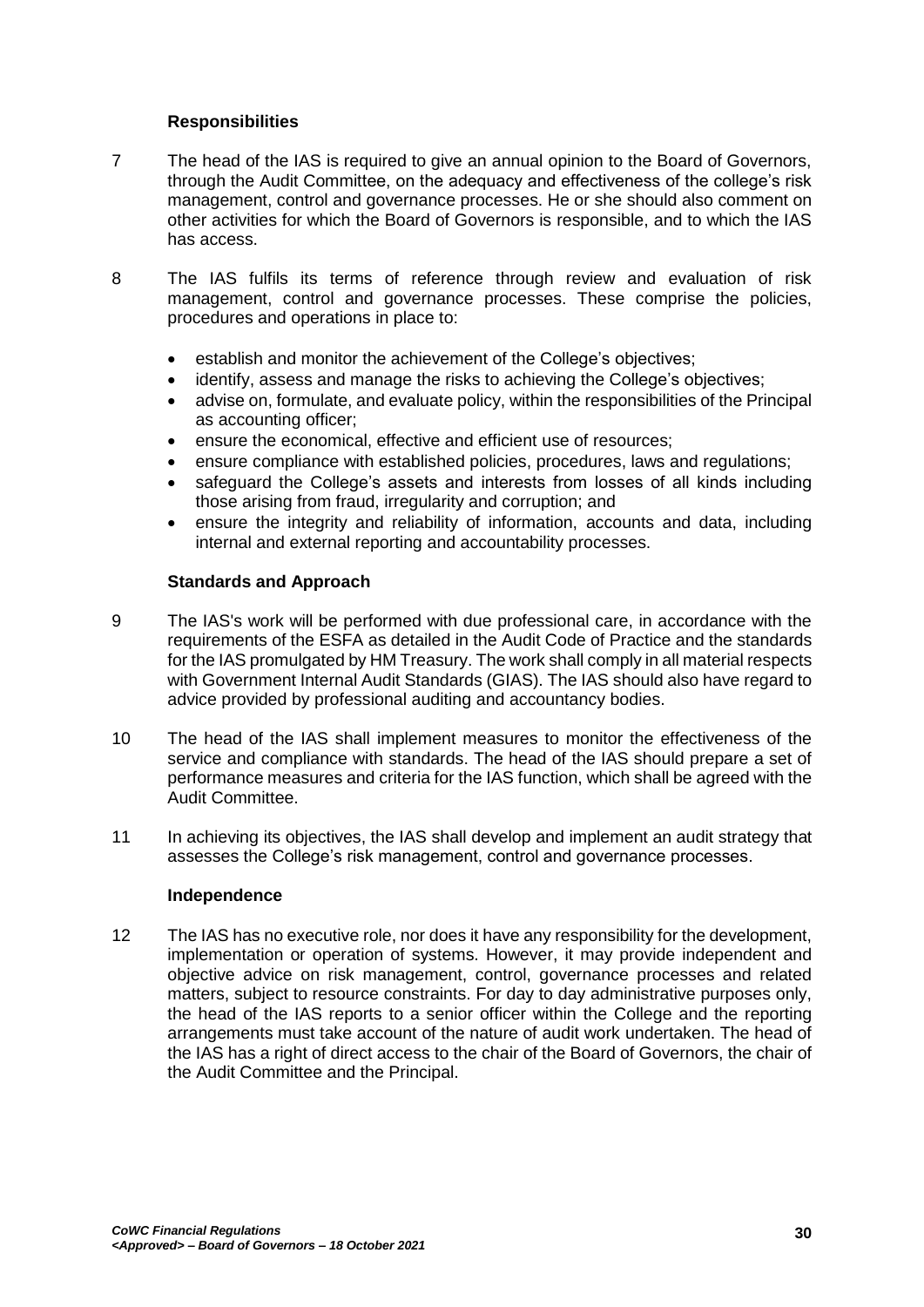13 The Audit Committee shall advise the Board of Governors on all matters concerning internal control. Within the College, responsibility for the College's risk management, control and governance processes rests with the Board of Governors and management, who shall ensure that appropriate and adequate arrangements exist without relying on the College's IAS. To preserve the objectivity and impartiality of the IAS's professional judgement, responsibility for implementing audit recommendations rests with College management.

## **Access and Liaison**

- 14 The College IAS shall have unrestricted access to all documents, records, assets, personnel and premises of the College and its companies, and to relevant documents of franchise providers, and be authorised to obtain such information and explanations as they consider necessary to form their opinion.
- 15 In turn, the IAS agrees to comply with any requests from the financial statements auditors, the ESFA and the NAO for access to any information, files or working papers obtained or prepared during audit work that they need to discharge their responsibilities. The ESFA seeks to place reliance upon the work of the College's IAS. Liaison is necessary for the ESFA to form this opinion and shall not give rise to additional fees.
- 16 The IAS shall liaise with the financial statements auditor, the funding auditor (where appointed) *and* the ESFA*'s* Provider Financial Assurance (PFA) Service Centre to enhance the level of service it provides to the College management. The IAS and the Audit Committee may seek to place reasonable reliance on the work of the funding auditor (where appointed).

## **Reporting**

- 17 The IAS shall prepare, before the beginning of the year, a long-term strategy document supported by an assessment of resource needs and an annual audit plan. These shall be submitted to the Board of Governors for approval following consultation with relevant managers and the Principal, and on the recommendation of the Audit Committee.
- 18 The IAS produces its reports, in writing, usually within one month of completion of each audit, giving an opinion on the area reviewed and making recommendations where appropriate. Recommendations should be prioritised. All reports are provided to the Principal and should be copied to the Audit Committee. Heads of department or services shall be required to respond to each audit report, usually within one month of issue. In their response, they should state, for agreed recommendations, their proposed action, the person responsible for implementation and a date by which action will be completed. Material recommendations will usually be followed up some six to twelve months later. In addition the Audit Committee shall monitor the implementation of audit recommendations by College management.
- 19 The head of the IAS submits an annual report to the Board of Governors and Principal through the Audit Committee, based on the College's financial year. This gives an opinion on the adequacy and effectiveness of the College's risk management, control and governance processes and on the arrangements for securing economy, efficiency and effectiveness.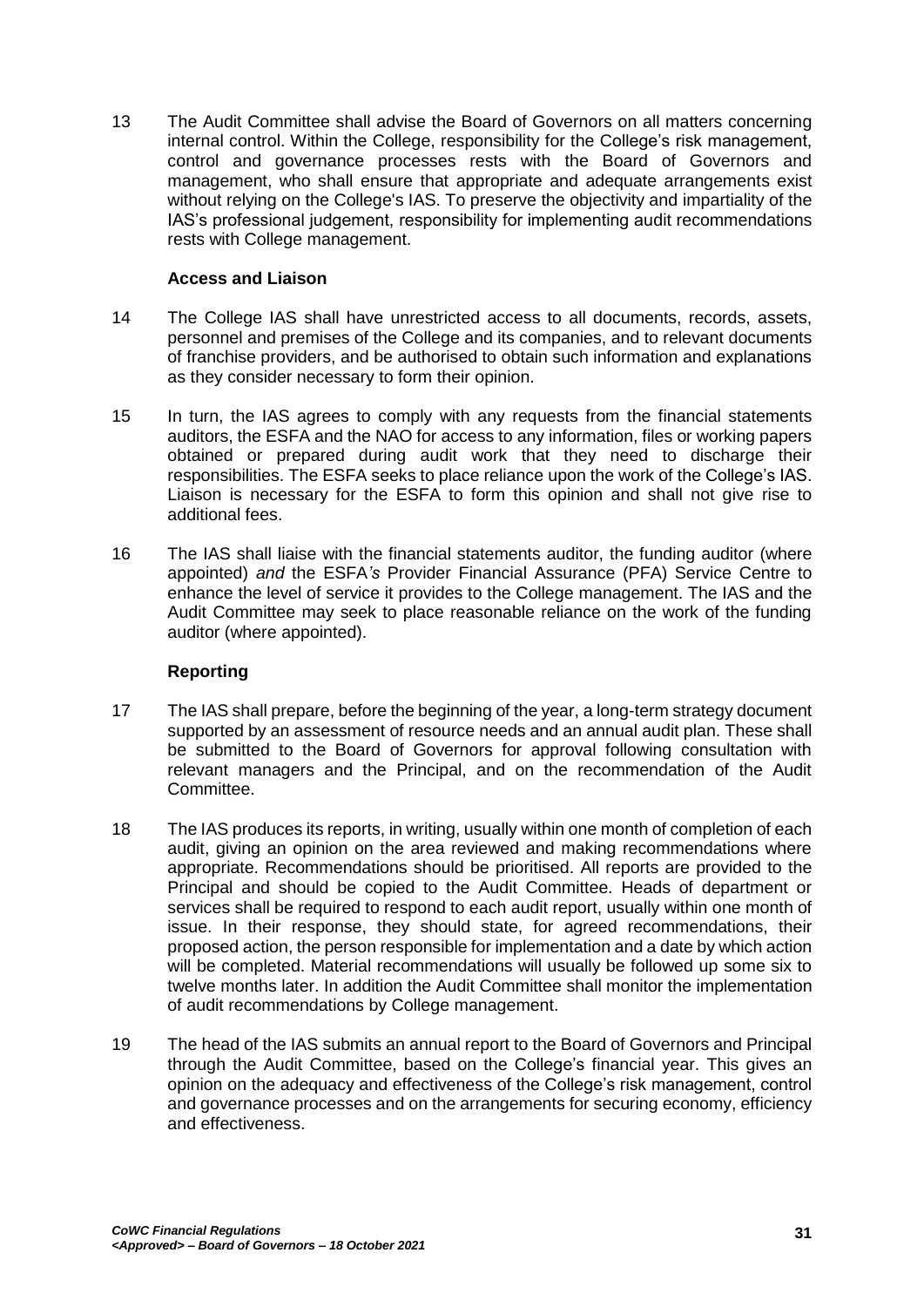- 20 The IAS's annual report to the Board of Governors includes:
	- a statement of the overall adequacy and effectiveness of the College's risk management, control and governance processes;
	- any qualifications to that opinion, together with the reasons for the qualification;
	- a notice of any issues that the head of the IAS judges relevant to the preparation of the Statement of the Responsibilities of the Members of the Board of Governors, the Corporate Governance Statement *(*that now incorporates the statement of internal financial control) and the Statement on the System of Internal Financial Control such as an analysis of common or significant weaknesses or details of any major internal audit findings where action appears to be desirable but has not been taken;
	- a comparison of the IAS's activity during the year with that planned, placed in the context of the IAS need;
	- a summary of the performance of the IAS function against its performance measures and criteria;
	- comment on compliance with the GIAS; and
	- the results of the IAS quality assurance programme.
- 21 The head of the IAS reviews the annual report with the Principal and Audit Committee prior to publication. A copy of the annual report is sent without delay to the ESFA's Regional Audit Manager by the College, after it has been received by the Board of Governors on the advice of the Audit Committee. Copies of other reports and responses to them should not routinely be sent to the ESFA's Regional Audit Manager but the ESFAs Regional Audit Manager may exceptionally request them.
- 22 The head of the IAS is accountable to the Principal and the Board of Governors through the Audit Committee for the performance of the service. The IAS also reports audit findings to the heads of department or services within the College. The head of the IAS shall keep the Principal informed of audit results and draw the attention of the Audit Committee to significant findings and recommendations. This may be done by providing the Audit Committee with copies of all reports, or by reporting by exception, or by providing a summary of key issues.

#### **Irregularities, Including Fraud and Corruption**

- 23 The IAS shall without delay report to the ESFA's chief executive, and copy to the Executive Director of the local ESFA, serious weaknesses, significant fraud, major accounting and other breakdowns, subject to the requirements of the Proceeds of Crime Act 2003.
- 24 The head of the IAS shall be informed when evidence of potential irregularity, including fraud, corruption or any impropriety, is discovered so that he or she can consider the adequacy of the relevant controls, evaluate the implication of the fraud on the risk management, control and governance processes and consider making recommendations as appropriate. The role of the IAS is not to investigate the irregularity unless commissioned to do so.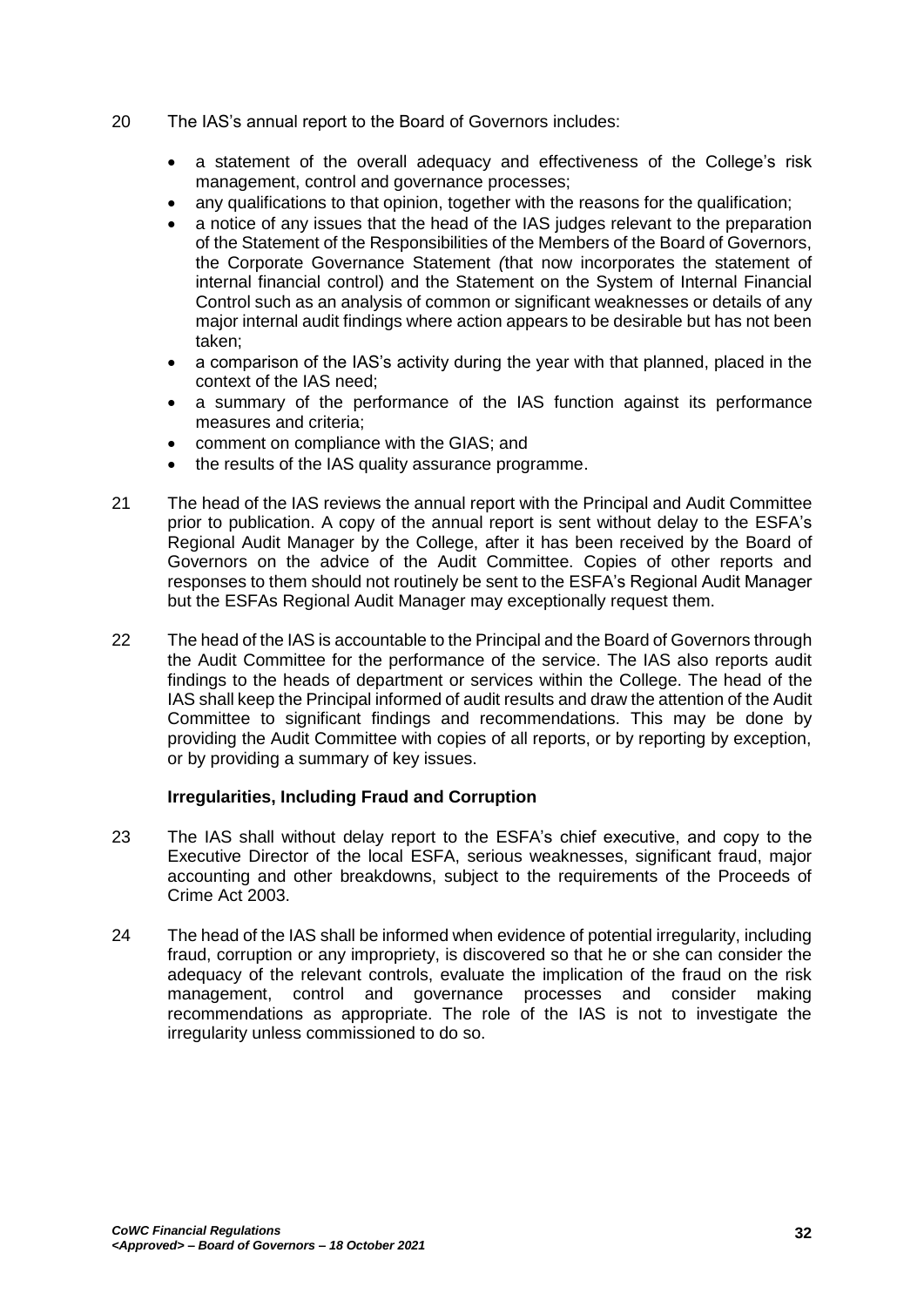## **Ownership of Papers**

25 The IAS's papers are the property of the College. In the event of a change of the IAS provider, the outgoing IAS provider may, with the agreement of the College, surrender all audit working papers which demonstrate compliance with the GIAS. Arrangements should be made for the outgoing IAS provider to meet the incoming IAS provider where appropriate.

### **Electronic Communication**

- 26 During the engagement, the IAS and the College may from time to time communicate electronically with each other. However, the electronic transmission of information cannot be guaranteed to be secure or free of viruses or error and such information could arrive late or incomplete, be intercepted, corrupted, lost, destroyed, or otherwise be adversely affected or unsafe to use. No systems or procedures can guarantee that transmissions will be unaffected by such hazards.
- 27 The IAS and the College confirm that each accepts the risks of electronic communications between each other. Each agrees to use commercially reasonable procedures to check for the most commonly known viruses before sending information electronically. Each shall be responsible for protecting its own systems and interests in using electronic communications. The IAS and the College shall have no liability to each other on any basis, whether in contract, tort (including negligence) or otherwise, in respect of any error, damage, loss or omission arising from or in connection with the electronic communication of information between each other and the reliance on such information.

## **Termination of Appointment**

- 28 The Board of Governors may, by resolution, remove the College's IAS before its term of office expires, notwithstanding any agreement between the IAS and the College.
- 29 Where the IAS ceases to hold office for any reason, it shall provide the Board of Governors with either a statement of any circumstances connected with the removal or resignation that it considers should be brought to the Board of Governors' attention, or a statement that there are no such circumstances. The College must copy this statement to the ESFA without delay.

## **Limitation of Liability**

30 For internal audit work colleges can negotiate over any proposal by them to restrict or cap their liability. The Board of Governors must specifically consider and approve any request for a liability restriction. This limit must not be under £1 million for smaller colleges and more for larger colleges.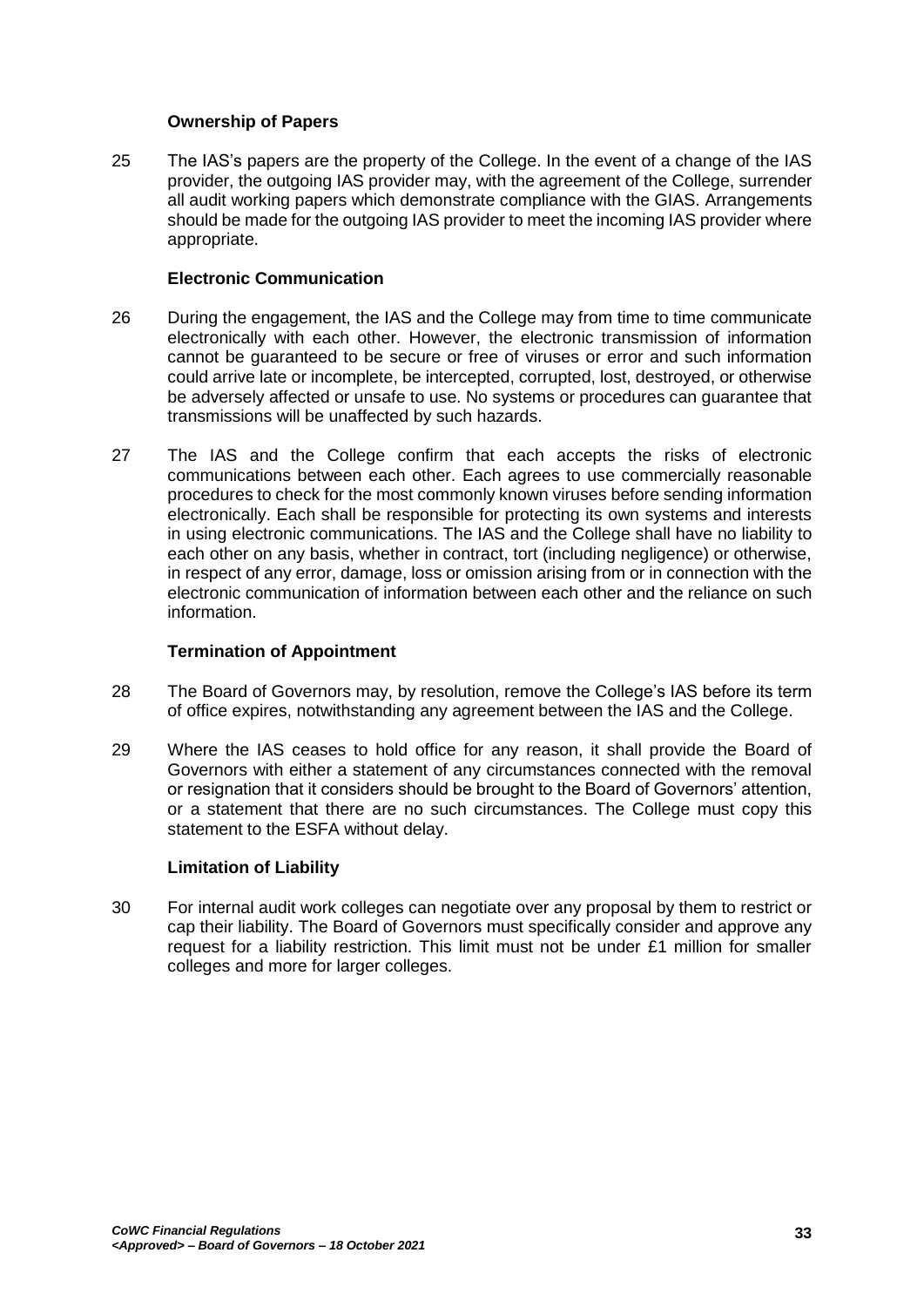# <span id="page-33-0"></span>**Appendix B - MINIMUM INTERNAL CONTROLS FOR FINANCIAL SYSTEMS**

Finance post shall be opened and all cheques received listed by two persons, one of whom must be independent of staff maintaining the sales ledger or credit control, on a daily basis.

Monthly reconciliation of:

- i) Sales ledger;
- ii) Purchase ledger;
- iii) Nominal ledger,
- iv) Monthly paid staff batch records;
- v) Suspense Accounts;
- vi) Bank Accounts;
- vii) Cash floats.

A monthly review of all reconciliations shall be undertaken by the Head of Finance.

Monthly approval of all journal vouchers shall be made by the Head of Finance.

Independent checks shall be carried out on a quarterly basis of cash floats and bank reconciliations by the Vice Principal – Business Success.

A physical stock check should be carried out annually.

A comprehensive inventory check shall be carried out annually.